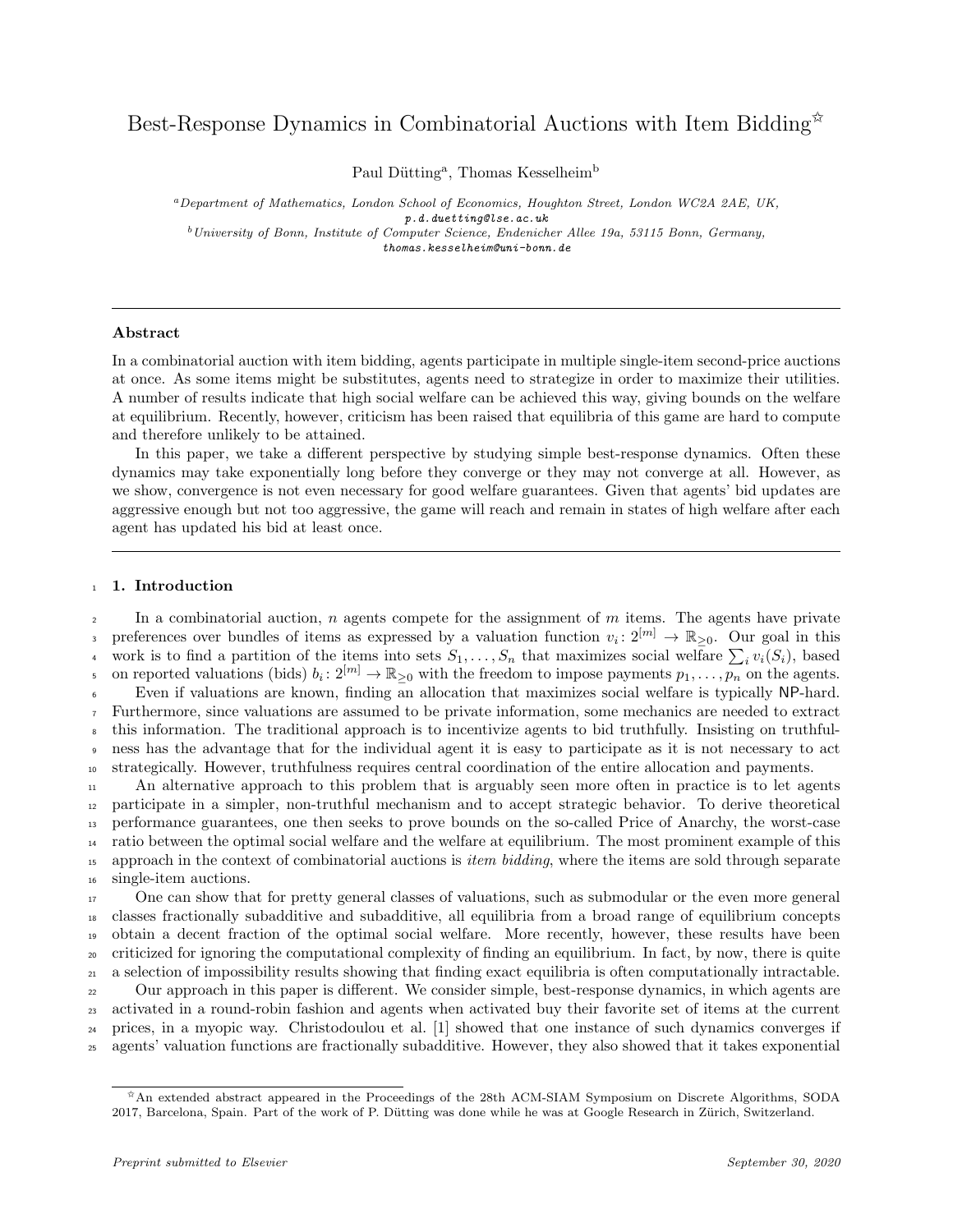<sup>26</sup> time. For subadditive valuations, even convergence cannot be guaranteed because any fixed point would be

<sup>27</sup> a pure Nash equilibrium, and pure Nash equilibria may not exist (see Appendix A). We show that despite

<sup>28</sup> possibly long convergence time or no convergence at all, the social welfare reaches a good level very fast.

## <sup>29</sup> 1.1. The Setting

30 We study combinatorial auctions with n agents N and m items M. Each agent  $i \in N$  has a valuation  $S_{31}$  function  $v_i: 2^M \to \mathbb{R}_{\geq 0}$ . Our objective is to find a feasible allocation, i.e., a partition of the items,  $S_1, \ldots, S_n$ , that maximizes social welfare  $\sum_{i\in N} v_i(S_i)$ . We assume that an allocation of items to agents is found by <sup>33</sup> distributed strategic behavior of the agents using item bidding, and focus on the original proposal where the 34 price of an item equals the second highest bid on that item. That is, each agent  $i \in N$  places a bid  $b_{i,j}$  on 35 each item  $j \in M$ . Each item  $j \in M$  is assigned to the agent  $i \in N$  with the highest bid  $b_{i,j}$  at a price of <sup>36</sup>  $p_j = \max_{i' \neq i} b_{i',j}$ . Ties are broken in an arbitrary, but fixed manner.

<sup>37</sup> We assume that agents choose their bids strategically so as to maximize their quasi-linear utilities. agent <sup>38</sup> is utility  $u_i$  as a function of the bids  $b = (b_{i'})_{i' \in N}$  is  $u_i(b) = v_i(S) - \sum_{j \in S} p_j$ , where S is the set of items  $39$  won by agent i.

We say that a bid  $b_i$  is a best response to the bids  $b_{-i}$  if agent i's utility is maximized by  $b_i$ . That  $u_i$  is,  $u_i(b_i, b_{-i}) \geq u_i(b'_i, b_{-i})$  for all  $b'_i$ . Note that any best response must give agent i a set of items S that <sup>42</sup> maximizes  $u_i(b) = v_i(S) - \sum_{j \in S} p_j$ . We call these sets of items demand sets. A (pure) Nash equilibrium 43 in this setting is a profile of bids  $b = (b_{i'})_{i' \in N}$  such that for each agent  $i \in N$  his bid  $b_i$  is a best response 44 against bids  $b_{-i}$ .

<sup>45</sup> We study simple game-playing dynamics in which agents get activated in turn and myopically choose to <sup>46</sup> play a best response. More formally, starting from an initial bid vector  $b^0$ , in each time step  $t \geq 1$ , some <sup>47</sup> agent  $i \in N$  is activated and updates his bid  $b_i^{t-1}$  from the previous round to a best response to the other <sup>48</sup> agents' bids  $b_{-i}^t = b_{-i}^{t-1}$  which do not change from the previous to the current round. The fixed points of <sup>49</sup> such best-response dynamics are Nash equilibria. However, Nash equilibria do not necessarily exist and even <sup>50</sup> if they do, best-response dynamics may not converge.

<sup>51</sup> We will evaluate best-response dynamics by the social welfare that they achieve. For bid profile b and s corresponding allocation  $S_1, \ldots, S_n$  we write  $SW(b) = \sum_i v_i(S_i)$  for the social welfare at bid profile b. We 53 seek to compare this to the optimal social welfare  $OPT(v)$ .

## <sup>54</sup> 1.2. Variants of Best-Response Dynamics

<sup>55</sup> Since payments in combinatorial auctions with item bidding are second price, there are typically many <sup>56</sup> ways to choose a best response. Clearly, not all best responses will ensure that good states (in terms of social <sup>57</sup> welfare) will be reached quickly.

 Example 1.1 (Gross Underbidding). Consider a single-item, second-price auction with n agents. Suppose  $v_1 = C$  and  $v_i = 1$  for  $i \geq 2$ , where  $C \gg 1$ . Suppose we start at  $b = (0, \ldots, 0)$  and the item assigned to agent 1. A possible best response sequence has agents update their bids in round-robin fashion, each time  $\omega$  increasing the winning bid by  $\epsilon$ .

 $\epsilon_2$  For the first  $\Omega(1/n\epsilon)$  rounds, the social welfare after each round of best responses (and on average) is 1, 63 which can be arbitrarily smaller than the optimal social welfare C. After  $O(1/n\epsilon)$  rounds all agents but the <sup>64</sup> first will have dropped out, and a social-welfare maximizing state will be reached.

 $65$  Example 1.2 (Gross Overbidding). Consider the same setting as in the previous example. If in the first 66 round of updates the last agent bids  $C + \epsilon$  this will terminate the dynamics.

<sup>67</sup> Here, the dynamics converge after a single round of bid updates, but at this point the dynamics are stuck <sup>68</sup> in a highly inefficient state.

 These two examples illustrate two extremes of unnatural behavior: In the first example, the first agent grossly understates his value and therefore utility. It would have been absolutely fine and, in fact, more conducive if the first agent had bid more aggressively early on. In the second example, the last agent grossly overstates his value and utility for the item. He turns out to be lucky in this case, but his strategy is rather risky. He might end up paying much more than his value for the item.

<sup>74</sup> We will see that natural dynamics avoid these pitfalls. In these dynamics, like for example the one <sup>75</sup> by Christodoulou et al. [1], the declared utility closely matches the actual utility. We will argue that this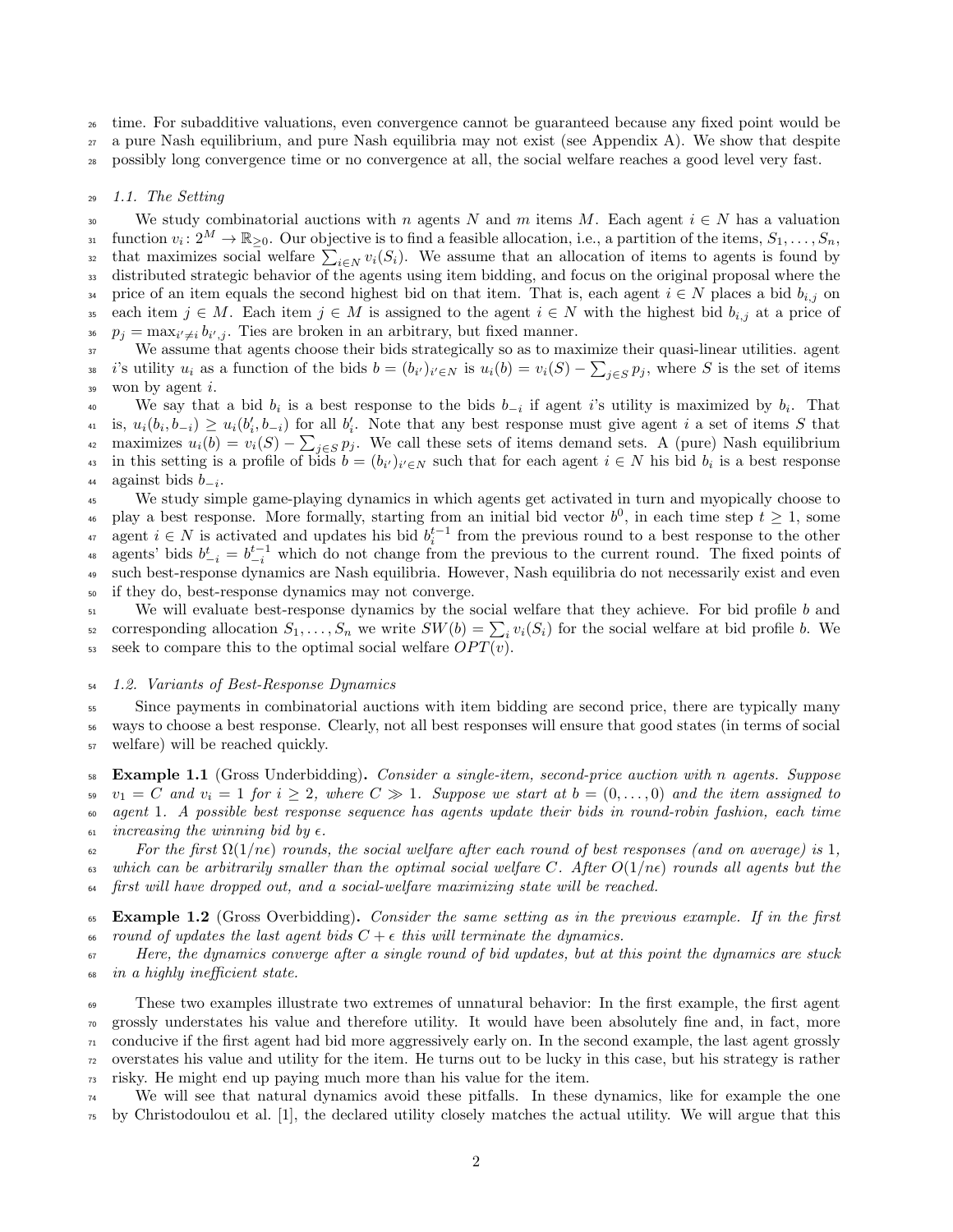<sup>76</sup> enables these dynamics to reach states of high social welfare surprisingly fast. Our welfare bounds will  $\tau$  be parameterized by the extent to which the declared utilities can differ from the actual utilities, which <sup>78</sup> also means that they capture a broad range of dynamics, including dynamics in which agents only use

<sup>79</sup> approximate best responses.

<sup>80</sup> To formally state our conditions, we need the following definitions. In a combinatorial auction with

<sup>81</sup> item bidding, the bids  $b_{i,j}$  effectively express additive valuations. The allocation  $S_1, \ldots, S_n$  maximizes the

<sup>82</sup> declared welfare  $DW(b) = \sum_i \sum_{j \in S_i} b_{i,j}$ , which usually differs from the actual welfare  $SW(b) = \sum_i v_i(S)$ . <sup>83</sup> The declared utility is given by  $u_i^D(b) = \sum_{j \in S_i} b_{i,j} - \sum_{j \in S_i} \max_{k \neq i} b_{k,j}$ , whereas the actual utility is given  $_{^{84}}$  by  $u_i(b) = v_i(S_i) - \sum_{j \in S_i} \max_{k \neq i} b_{k,j}.$ 

$$
85
$$
 Our conditions are:

86 **Definition 1.3** ( $\alpha$ -aggressive). Let  $\alpha \geq 0$ . We call a bid  $b_i$  by agent i against bids  $b_{-i}$   $\alpha$ -aggressive if <sup>87</sup>  $u_i^D(b) ≥ α ⋅ max_{b_i'} u_i(b_i', b_{-i}).$ 

**But Definition 1.4** (β-safe). Let  $\beta \ge 1$ . A bidding dynamic is β-safe if it ensures that  $u_i^D(b) \le \beta \cdot u_i(b)$  for all  $\omega$  agents i and reachable bid profiles b.

 Definition 1.3 requires a lower bound on the declared utilities. It prevents effects like that in Example 1.1. <sup>91</sup> We will usually apply it when  $b_i$  is a best response to  $b_{-i}$ . In this case, it means that the declared utility has to be at least an  $\alpha$  fraction of the actual utility. However, it also leaves the freedom to consider approximate best responses. Definition 1.4 states an upper bound on the declared utilities. It rules out situations as that in Example 1.2. One way to achieve it is to require strong no overbidding (i.e., that agents do not overbid on any bundle), but we will also see an example of a safe dynamic that allows overbidding. Note that in both cases it is guaranteed that agents will have non-negative actual utilities at all times because <sup>97</sup>  $u_i(b^t) \geq \frac{1}{\beta} \cdot u_i^D(b^t) \geq 0$  for every agent i and time step t.

## <sup>98</sup> 1.3. Our Results

 In this work we consider combinatorial auctions with item bidding, and show welfare guarantees for bidding dynamics under natural assumptions on the bidding behavior. Our work identifies factors that allow the dynamics to reach states of high social welfare quickly, and factors that prevent the dynamics from reaching these states.

 Our first main result is that round-robin best-response dynamics are capable of reaching states with near- optimal social welfare strikingly fast, despite the fact that convergence to equilibrium may take exponentially long or they may not converge at all. In fact, our result applies to any round-robin bidding dynamic provided that agents choose bids that are aggressive enough but not too aggressive. This, in particular, includes dynamics in which agents choose to play only approximate best responses. Also, their way of making choices does not need to be consistent in any way.

109 Main Result 1. In a β-safe round-robin bidding dynamic with  $\alpha$ -aggressive bid updates the social welfare 110 at any time step  $t \geq n$  satisfies

$$
SW(b^t) \ge \frac{\alpha}{(1+\alpha+\beta)\beta} \cdot OPT(v).
$$

<sup>111</sup> In other words, once every agent had the chance to update his bid, the social welfare, at any time step 112 after that, will be within  $\alpha/(1 + \alpha + \beta)\beta$  of optimal.

 It is rather straightforward to verify that the best-response dynamic of Christodoulou et al. [1] for fractionally subadditive valuations has (α, β) = (1, 1). So a first implication of our first main result is that this dynamic, which may take exponentially long to reach an equilibrium, at which point it guarantees at  $_{116}$  least  $1/2$  of the optimal social welfare, actually reaches  $1/3$  of the optimal social welfare after a single round of bid updates, and at any point after that.

 A second implication of our first main result concerns subadditive valuations, where, as already mentioned, pure Nash equilibria may not exist and hence best-response dynamics may not converge. For this class of 120 valuations, we show that there is a best-response dynamic with  $(\alpha, \beta) = (1/\ln m, 1)$ . In fact, this is a more or less immediate consequence of arguments previously used in the Price of Anarchy literature. What's new 122 is that by our first main result this dynamic achieves a  $\Omega(1/\log m)$  approximation to the optimal social welfare that starts to apply after a single round of bid updates.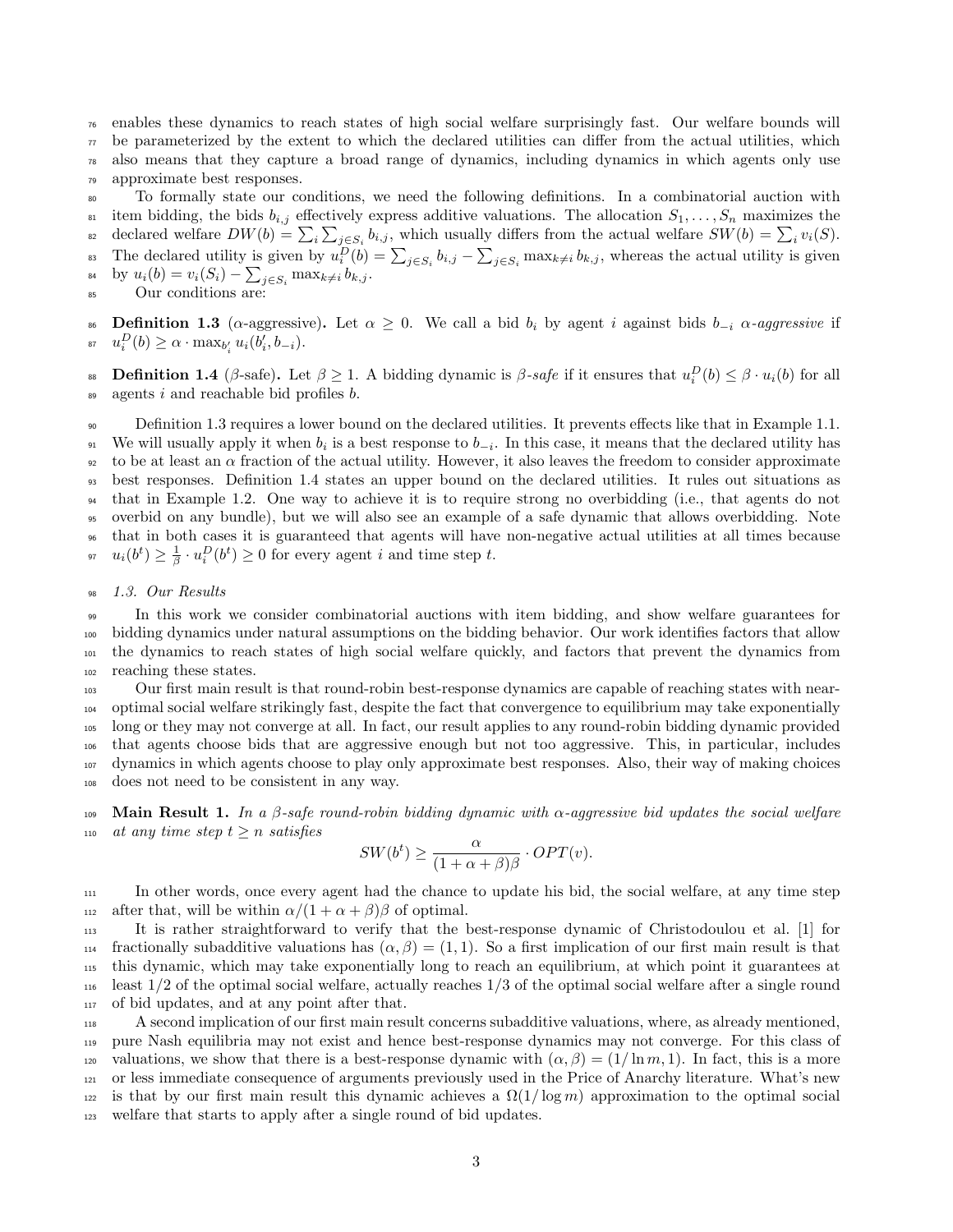We note that both these dynamics are obtained under standard computational assumptions. The result for fractionally subadditive valuations requires access to demand and XOS oracles [2]. XOS oracles—which 126 are standard in computer science—are given a valuation function  $v_i$  and a set of items S and return an 127 additive function  $a_i$  such that  $a_i(S) = v_i(S)$  and  $a_i(T) \le v_i(T)$  for all  $T \neq S$ . The result for subadditive valuations requires access to demand oracles and the ability to compute an approximate supporting additive  $_{129}$  valuation for a fixed set [3, 4, 5].

130 We also prove a bound on the average social welfare of  $1/2(2 + \alpha)\beta$ , which improves upon the above 131 bound for large  $\beta$ . In particular, for subadditive valuations it is also possible to achieve  $(\alpha, \beta) = (1, \ln m)$ . While the point-wise guarantee of this dynamics is only  $\Omega(1/\log^2 m)$ , its average social welfare is within 133  $\Omega(1/\log m)$  of optimal.

 We show that the point-wise welfare guarantee of 1/3 for fractionally subadditive valuations is tight for 135 the respective mechanism. Our second main result is that the  $\Omega(1/\log m)$  bounds for subadditive valuations are essentially best possible in a very general sense.

137 Main Result 2. For agents with subadditive valuations no best-response dynamics in which agents do not 138 overbid on the grand bundle can guarantee a  $\omega(\log \log m / \log m)$  fraction of the optimal social welfare at any time step.

 For round-robin bidding dynamics, this point-wise impossibility result extends to an impossibility for the average social welfare that can be achieved.

 The assumption that agents do not overbid on the grand bundle is quite natural, and is satisfied by all dynamics that have been proposed in the literature. It obviously applies to strong no-overbidding dynamics, but it also applies to weak no-overbidding dynamics, in which agents do not overbid on the set of items that they win and bid zero on all other items.

 Our proof of the lower bound is based on a non-trivial construction exploiting the algebraic properties of linearly independent vector spaces. It presents an interesting separation from the Price of Anarchy literature, where no such lower bound can be proved.

 Finally, we explore to which extent our positive results depend on round-robin activation. We show that our positive results extend to the case where at each step an agent is chosen uniformly at random, while the 151 social welfare can be as low as  $O(1/n)$  of optimal when the order of activation is chosen adversarially.

## 1.4. Related Work

 Best-response dynamics are a central topic in Algorithmic Game Theory. Probably, the best-studied application are congestion games, where best-response dynamics always converge but, except in special cases, take worst-case exponential time before they do so [6, 7, 8]. On the other hand, a number of results show that certain types of best-response dynamics reach states of low social cost quickly [9, 10, 11, 12, 13]. Some of these results extend to weighted congestion games, where equilibria may not exist and best-response sequences may not converge for this reason.

 The study of the Price of Anarchy in combinatorial auctions with item bidding was initiated by Chris- todoulou et al. [1], and subsequently refined and improved upon in [4, 14, 15, 16, 17]. These works provide welfare guarantees for a broad range of equilibrium concepts ranging from pure Nash equilibria to (coarse) correlated equilibria and Bayes-Nash equilibria. Some of these bounds are based on mechanism smoothness, others are not. For fractionally subadditive valuations there is a smoothness-based proof that shows that the Price of Anarchy for pure Nash equilibria is at most 2 [1, 15]. For subadditive valuations the Price of Anarchy for pure Nash equilibria is also at most 2 [4], but the best smoothness-based proof gives a bound of O(log m) [4, 15]. In fact, as shown by Roughgarden [18], combinatorial auctions with item bidding achieve (near-)optimal Price of Anarchy among a broad class of "simple" mechanisms.

 Christodoulou et al. [1] gave a polynomial-time algorithm for computing a pure Nash equilibrium for submodular valuations. They furthermore gave a simple, best-response dynamics for fractionally subadditive valuations, that they called Potential Procedure. They showed that this procedure always converges to a pure Nash equilibrium, but also that it may take exponentially many steps before it converges.

 Lately, attempts at proving Price of Anarchy bounds for combinatorial auctions with item bidding have been criticized for not being constructive, in the sense that the computational complexity of finding an equilibrium remained open. Dobzinski et al. [19], for example, showed that for subadditive valuations computing a pure Nash equilibrium requires exponential communication. Regarding fractionally subadditive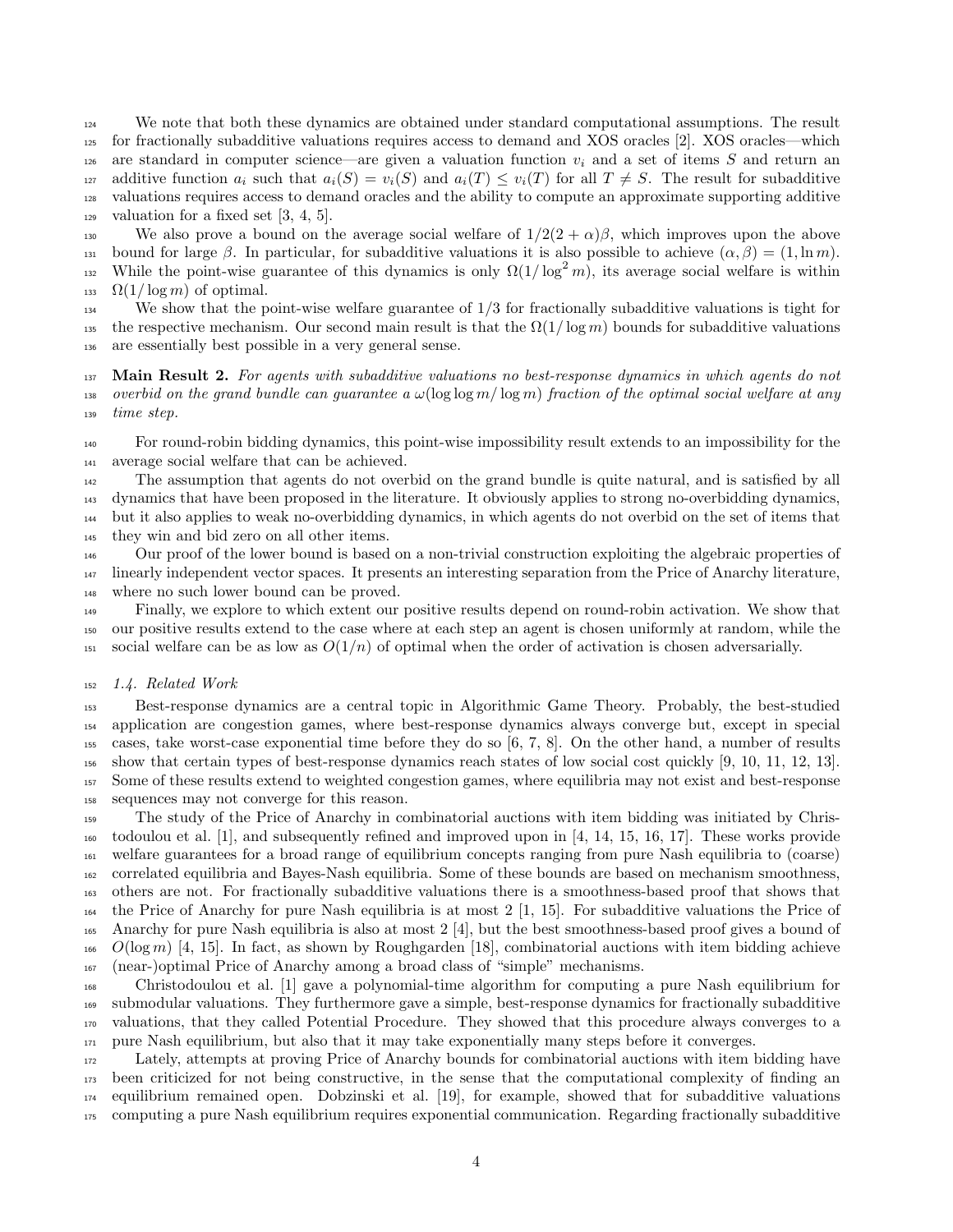valuations they concluded that "if there exists an efficient algorithm that finds an equilibrium, it must use techniques that are very different from our current ones." Further negative findings were reported by Cai and Papadimitriou [20], who showed that computing a Bayes-Nash equilibrium is PP-hard.

 Most recently, Daskalakis and Syrgkanis [21] considered coarse correlated equilibria. They showed that even for unit-demand agents (a strict subclass of submodular) there are no polynomial-time no-regret learning  $_{181}$  algorithms for finding such equilibria, unless RP  $\supset$  NP, closing the last gap in the equilibrium landscape. However, they also proposed a novel solution concept to escape the hardness trap, no-envy learning, and gave a polynomial-time no-envy learning algorithm for fractionally subadditive valuations and complemented this with a proof showing that for this class of valuations every no-envy outcome recovers at least  $1/2$  of the optimal social welfare. Further relevant work in this context comes from Devanur et al. [22], who proposed an alternative to simultaneous second-price auctions, the so-called single-bid auction. This mechanism also admits a polynomial-time no-regret learning algorithm and, by a result of Braverman et al. [23], achieves optimal Price of Anarchy bounds within a broader class of mechanisms.

 Our work on best-response dynamics in combinatorial auctions is also closely related to iterative com- binatorial auction formats. These include the simultaneous multi-round auction (SMRA) (see [24]), which is also based on item bidding, and the combinatorial clock auction (CCA) [25], which allows combinatorial bids. It is interesting to note that practical implementation of these mechanisms are usually complemented with a variety of rules that restrict the allowed bids—such as activity rules, minimum bid increments, and/or monotonicity rules—that are designed to achieve fast progress and near-optimal social welfare at termina- tion. Welfare guarantees for the SMRA can be found in [26, 27, 28] and welfare guarantees for the CCA can be found in [29, 30]. However, to the best of our knowledge, only pseudo-polynomial running time guarantees are known for these auctions, and the understanding of the tradeoff between running time and performance at termination is rather limited.

 A final point of reference are approximation algorithms for combinatorial auctions. It is known that <sub>200</sub> no mechanism can achieve a better than  $1/m^{1/2-\epsilon}$  approximation for submodular valuations with valua- tion queries alone [31]. Relying on demand queries, Dobzinski et al. [32] gave a 1/2-approximation using techniques, which in the meantime became standard in Price-of-Anarchy analyses. Feige [3] used more sophis-203 ticated techniques to improve the guarantees to  $1 - 1/e$  for fractionally subadditive and  $1/2$  for subadditive valuations. These results only give approximation guarantees but no truthful mechanism. For truthfulness, 205 Dobzinski [33] recently managed to improve on a long-standing approximation guarantee of  $\Omega(1/\log m)$  for <sup>206</sup> submodular valuations to  $\Omega(1/\sqrt{\log m})$  for XOS valuations. In the meantime, Assadi and Singla [34] further  $_{207}$  improved this bound to  $\Omega(1/(\log \log m)^3)$ .

#### 2. Achieving Aggressive and Safe Bids

 As already discussed, best responses are generally not unique in our settings. Our positive results require <sub>210</sub> that updates are *aggressive* and *safe*. In this section we briefly describe how to guarantee these properties for fractionally subadditive (a.k.a. XOS) valuations and subadditive valuations. The missing proofs are provided in Appendix B.

213 A valuation function is fractionally subadditive, or XOS, if there are values  $v_{i,j}^{\ell} \geq 0$  such that  $v_i(S)$ 214  $\max_{\ell} \sum_{j \in S} v_{i,j}^{\ell}$ . It is subadditive if for all  $S, T \subseteq M$ ,  $v_i(S \cup T) \le v_i(S) + v_i(T)$ .

215 In the description of our update procedures, we reference two types of oracles. A *demand oracle* takes as <sub>216</sub> input a vector of item prices  $(p_j)_{j\in M}$  and returns a demand set, that is, a set that maximizes  $v_i(S) - \sum_{j\in S}$ . 217 An *XOS oracle* takes as input a set S and returns  $v'_{i,j} \geq 0$  such that  $v_i(S) = \sum_{j \in S} v'_{i,j}$  and  $v_i(S') \geq \sum_{j \in S} v'_{i,j}$ 218 for every set S'. Note that this is possible if and only if  $v_i$  is XOS. The function  $v_i$  is called additive supporting function or just supporting valuation.

220 The dynamics that we consider approach agents in round-robin fashion. When agent  $i$  is activated he  $_{221}$  picks a demand set D at the current prices and updates his bid as described below. Note that here we assume eager updating. This assumption leads to cleaner proofs, but is not necessary.

223 We say that bids  $b_{i,j}$  for all i and all j satisfy strong no-overbidding if for every agent i and all sets of <sup>224</sup> items S it holds that  $\sum_{j \in S} b_{i,j} \leq v_i(S)$ .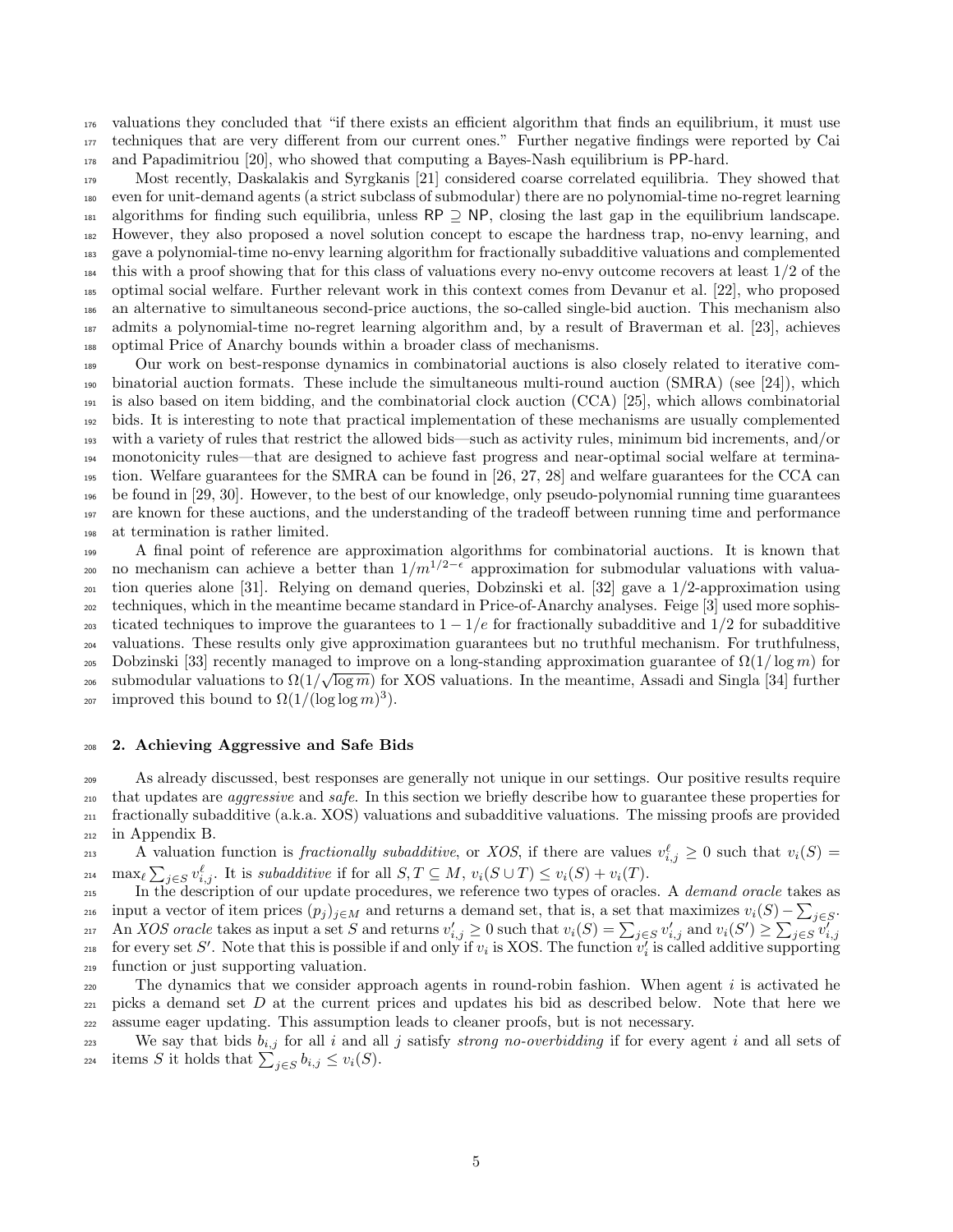## <sup>225</sup> 2.1. Bid Updates for XOS Valuations

<sup>226</sup> For XOS valuations we can update bids as described by Christodoulou et al. [1]. In this dynamic, agents  $227$  are activated one by one and when its their turn they choose an arbitrary demand set  $D$  and bid an additive 228 supporting function on that set and zero on all other items. That is, if  $D$  is the demand set chosen by agent i, let  $(v_{i,j}^{\ell})_{j\in M}$  be a supporting valuation on this demand set for which  $\sum_{j\in D} v_{i,j}^{\ell} = v_i(D)$ , and set <sup>230</sup>  $b_{i,j}^t = v_{i,j}^\ell$  for  $j \in D$  and  $b_{i,j}^t = 0$  otherwise. Note that these update steps can be performed in polynomial <sup>231</sup> time using demand and XOS oracles.

**Proposition 2.1.** Starting from an initial bid vector  $b^0$  satisfying strong no-overbidding, the bid updates  $\alpha_{233}$  described above lead to a sequence of bids  $b^0,b^1,b^2,\ldots$  that is 1-safe and in which each update is a 1-aggressive <sup>234</sup> best response.

#### <sup>235</sup> 2.2. Bid Updates for Subadditive Valuations

236 For subadditive functions, it is generally not possible to guarantee  $\alpha = 1$  and  $\beta = 1$  at the same time. <sup>237</sup> We describe two different, reasonable ways of bid updates.

<sup>238</sup> No-Overbidding Updates. For our first dynamic for subadditive valuations we proceed as follows. We again <sup>239</sup> consider agents one by one. When it is agent i's turn, we let this agent choose an inclusion-minimal demand 240 set D. That is, a demand set D such that no strict subset  $D' \subset D$  is also a demand set.

Now, to determine agent is bid on D when facing bids  $b_{-i}^t$  by the agents other than i, we look at  $\tilde{u}_i(S, b_{-i}^t) = v_i(S) - \sum_{j \in S} \max_{k \neq i} b_{k,j}^t$  for all S, i.e., the utility that agent i can derive from buying the set 243 S. Observe that  $\tilde{u}_i(\cdot, b_{-i}^t)$  is subadditive for every  $b_{-i}^t$ . We can show that  $\tilde{u}_i(S, b_{-i}^t) > 0$  for all  $S \subseteq D$ unless  $D = \emptyset$ . Therefore, by [4, 5] there exists an additive approximation  $a_i$  such that (a)  $\sum_{j\in D} a_{i,j} \ge$  $\tilde{u}_i(0, b_{-i}^t)$  and (b)  $\sum_{j \in S} a_{i,j} \leq \tilde{u}_i(S, b_{-i}^t)$  for all  $S \subseteq D$  with the property that  $a_{i,j} > 0$  for all  $j \in D$ . <sup>246</sup> We set bids  $b_{i,j}^t = a_{i,j} + \max_{k \neq i} b_{k,j}^t$  for  $j \in D$  and  $b_{i,j}^t = 0$  otherwise.

247 Note that if we have access to demand oracles, we can find an inclusion-minimal demand set D with  $_{248}$  polynomially many queries. We first query for an arbitrary demand set D. Then we issue a demand query 249 on all subsets of D of size  $|D|-1$ . If none of these queries yields a set D' with the same utility, then we 250 know that D is inclusion minimal. Otherwise, one of the queries will return a set D' with  $D' \subset D$  that yields the same utility as D, and we continue the process with D'. Note that since  $|D'| < |D|$ , this process will <sup>252</sup> terminate after at most m iterations.

<sup>253</sup> Assuming access to demand oracles, the update steps can therefore be performed in polynomial time if <sup>254</sup> it is possible to compute the additive approximation, which corresponds to executing the greedy set-cover <sup>255</sup> algorithm on  $\tilde{u}_i(\cdot, b_{-i}^t)$ .

 $_{256}$  Proposition 2.2. Starting from an initial bid vector  $b^0$  that satisfies strong no-overbidding, the bid updates <sup>257</sup> described above lead to a sequence of bids  $b^0, b^1, b^2, \ldots$  that is 1-safe and in which each update is a  $(1/\ln m)$ -<sup>258</sup> aggressive best response.

259 Aggressive Updates. For our second dynamic for subadditive valuations, the basic construction is the same 260 as above except that instead of considering  $a_i$  we consider  $\tilde{a}_i$  such that  $\tilde{a}_{i,j} = \gamma \cdot a_{i,j}$  for all items  $j \in D$ , <sup>261</sup> where  $0 < \gamma \le \ln m$  is such that  $\sum_{j \in D} a_{i,j} = 1/\gamma \cdot \tilde{u}_i(D, b_{-i}^t)$ . Note that these bids satisfy: (a)  $\sum_{j \in D} \tilde{a}_{i,j} =$ <sup>262</sup>  $\tilde{u}_i(D, b_{-i}^t)$  and (b)  $\sum_{j \in S} \tilde{a}_{i,j} \leq \gamma \cdot \tilde{u}_i(S, b_{-i}^t)$  for all  $S \subseteq D$ .

 $P_{\text{top}}$  Proposition 2.3. Starting from an initial bid vector  $b^0$  that satisfies strong no-overbidding, the bid updates <sup>264</sup> described above lead to a sequence of bids that is ln m-safe and in which each update is a 1-aggressive best <sup>265</sup> response.

## <sup>266</sup> 3. Welfare Guarantees

 In this section we prove our first main result (Theorem 3.1). The theorem provides a point-wise social <sup>268</sup> welfare guarantee, parametrized in α and β, for round-robin bidding dynamics. It shows that the social welfare is high already after a single round of updates, and remains high at every single step after that. Our theorem does not require agents to play exact best responses, and it also does not require that all agents use the same strategy for updating their bids.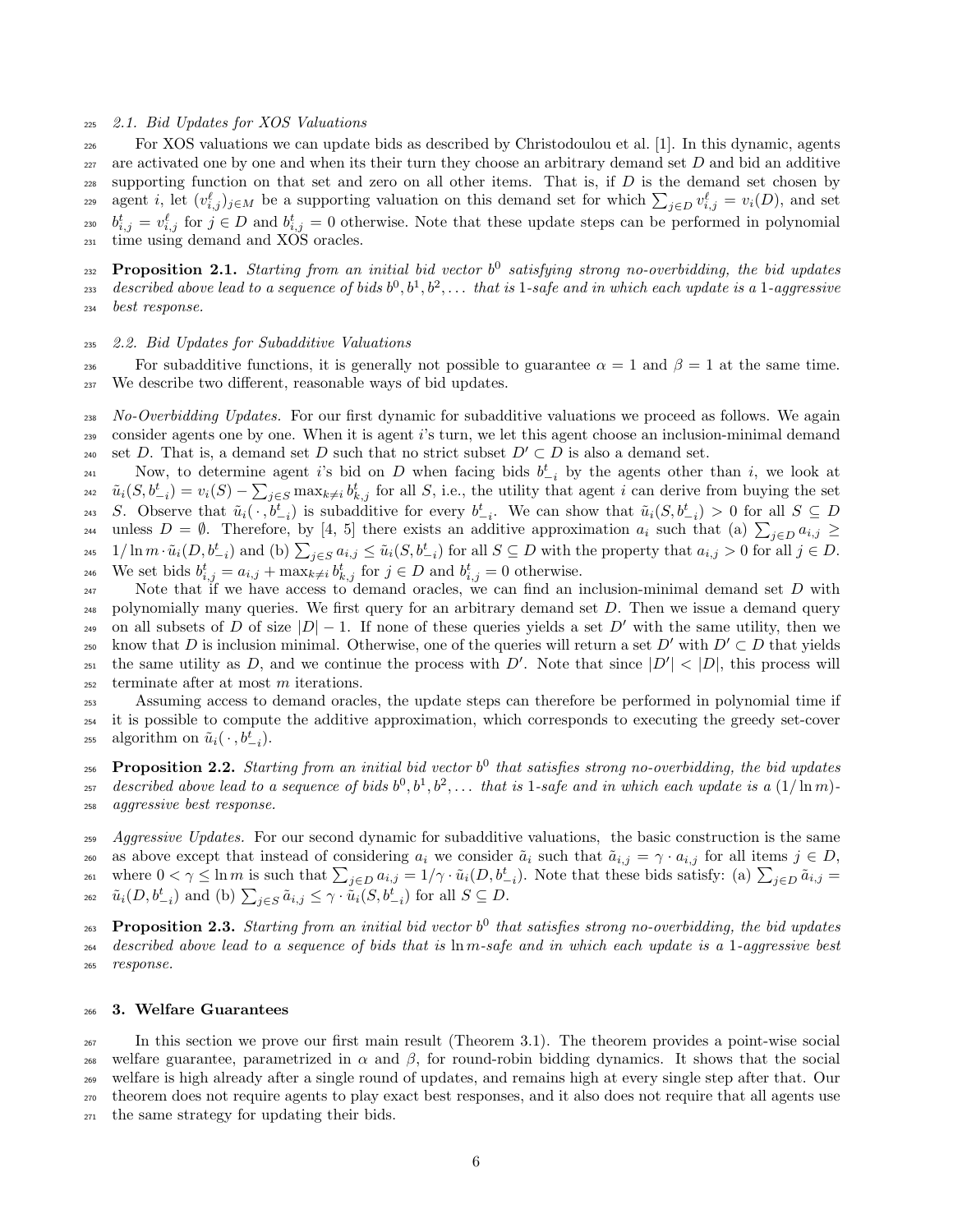272 Theorem 3.1. In a  $\beta$ -safe round-robin bidding dynamic with  $\alpha$ -aggressive bid updates the social welfare at <sup>273</sup> any time step  $t \geq n$  satisfies  $SW(b^t) \geq \frac{\alpha}{(1+\alpha+\beta)\beta} \cdot OPT(v)$ .

<sup>274</sup> As we have argued in Proposition 2.1 and Proposition 2.2 there exist round-robin best-response dynamics 275 with  $(\alpha, \beta) = (1, 1)$  for fractionally subadditive valuations and  $(\alpha, \beta) = (1/\ln m, 1)$  for subadditive valuations. 276 So two corollaries of our theorem are *point-wise* welfare guarantees of  $1/3$  and  $\Omega(1/\log m)$  for the respective <sup>277</sup> mechanisms.

We remark at this point that, in case of fractionally subadditive valuations and initial bids being  $b^0 = 0$ , the argument for  $(\alpha, \beta) = (1, 1)$  can be simplified and improved to show a guarantee of  $1/2$ .<sup>1</sup> However, <sup>280</sup> as we show in Appendix C, the point-wise welfare guarantee of 1/3 from any starting bids is tight for the <sup>281</sup> respective mechanism.

<sup>282</sup> We also show a welfare guarantee for the *average* social welfare, Theorem 3.2 below, that improves upon the pointwise guarantee for large  $\beta$ . Note that the term  $(1 - \frac{n}{T})$  is  $1 - o(1)$  for  $T \in \omega(n)$  and at least  $1/2$  for 284  $T > 2n$ .

285 Theorem 3.2. In a β-safe round-robin bidding dynamic with  $\alpha$ -aggressive bid updates the average social <sup>286</sup> welfare in the first T steps satisfies  $\frac{1}{T} \sum_{t=1}^T SW(b^t) \ge \frac{\alpha}{(2\alpha+1)\beta} \cdot (1-\frac{n}{T}) \cdot OPT(v)$ .

287 This theorem shows that the best-response dynamics described in Proposition 2.3 with  $(\alpha, \beta) = (1, \ln m)$ , <sup>288</sup> whose point-wise welfare guarantee is only  $\Omega(1/\log^2 m)$  by Theorem 3.1, guarantees an average social welfare 289 of  $\Omega(1/\log m)$ .

290 In Section 4 we show that the  $\Omega(1/\log m)$  bounds are essentially best possible for best-response dynamics <sup>291</sup> in a very general sense.

## <sup>292</sup> 3.1. Proof of Theorem 3.1

 The core of our proof of the pointwise welfare guarantee are two lemmata. The first (Lemma 3.4) shows that the declared social welfare after a single round of updates is high when the initial declared welfare is low and the second (Lemma 3.5) shows that the declared welfare after a single round of updates is high when the initial declared welfare is high. To prove these lemmata we need the following auxiliary lemma.

297 Lemma 3.3. Consider a sequence  $b^0, \ldots, b^n$  in which agent i updates his bid in step i. Denote agent i's  $\text{298} \quad \text{declarging in step i by } u_i^{\tilde{D}}(b^i) \quad \text{Then, } \sum_{i=1}^n u_i^D(b^i) \leq DW(b^n).$ 

*Proof.* Consider an arbitrary agent i. agent i updates his bid in step i. Suppose agent i's update buys him  $300$  the set of items  $S'$ . Then

$$
u_i^D(b^i) = \sum_{j \in S'} \left( b_{i,j}^i - \max_{k \neq i} b_{k,j}^i \right)
$$

.

For  $i > 0$ , let  $z_j^i = \max_{k \leq i} b_{k,j}^i$  for all j. That is,  $z_j^i$  is the maximum bid on item j that is placed by one  $_{302}$  of the agents  $1, \ldots, i, z_j^0 = 0$  for all j.

The crucial observation is that  $\sum_{j \in S'} (b_{i,j}^i - \max_{k \neq i} b_{k,j}^i) \leq \sum_{j \in M} (z_j^i - z_j^{i-1})$ . The reason is as follows. 304 For  $j \notin S'$ , we have  $z_j^i \geq z_j^{i-1}$  by definition. For  $j \in S'$ ,  $b_{i,j}^i = z_j^i$  and  $\max_{k \neq i} b_{k,j}^i \geq \max_{k \leq i} b_{k,j}^i =$ 305  $\max_{k \lt i} b_{k,j}^{i-1} = z_j^{i-1}.$ 

 $_{306}$  Summing over all agents i we obtain

$$
\sum_{i \in N} u_i^D(b^i) \le \sum_{i \in N} \sum_{j \in M} (z_j^i - z_j^{i-1}) \enspace .
$$

307 The double sum is telescoping and  $z_j^n = \max_k b_{k,j}^n$  and  $z_j^0 = 0$  by definition. So,

$$
\sum_{i \in N} u_i^D(b^i) \le \sum_{j \in M} (z_j^n - z_j^0) = \sum_{j \in M} \max_k b_{k,j}^n = DW(b^n) ,
$$

which proves the claim.

<sup>&</sup>lt;sup>1</sup>For the Potential Procedure of [1], this already follows from the arguments in [32] in combination with monotonicity of declared welfare.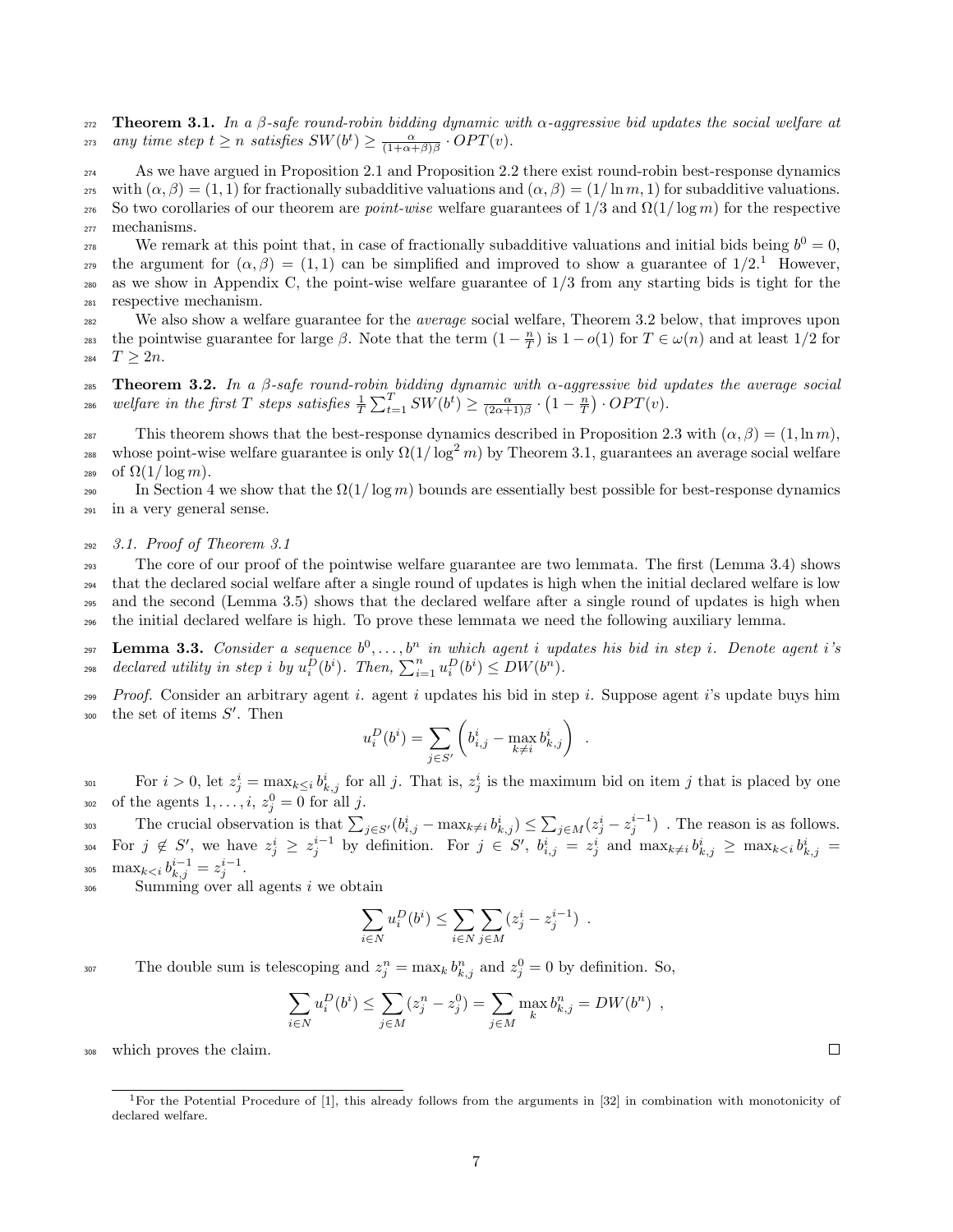<sup>309</sup> Our first key lemma shows that if the initial declared welfare is low, we reach a state of high declared <sup>310</sup> welfare after a single round of bid updates. We use that bid updates are aggressive, which causes bids to be <sup>311</sup> high enough.

 $\sum_{n=1}^{\infty}$  **Lemma 3.4.** Let  $S_1^*, \ldots, S_n^*$  be any feasible allocation, in which agent i receives items  $S_i^*$ . Consider a 313 sequence  $b^0, \ldots, b^n$  in which agent i updates his bid in step i using an  $\alpha$ -aggressive bid. We have  $(\alpha + 1)$ 314  $DW(b^n) + \alpha \cdot DW(b^0) \ge \alpha \cdot \sum_{i \in N} v_i(S_i^*).$ 

<sup>315</sup> Proof. Consider agent i's action in time step i. Instead of choosing bid  $b_i^i$ , he could have bought the set of  $\lim_{i \to \infty} S_i^*$ . As  $b_i^i$  is  $\alpha$ -aggressive, we get

$$
u_i^D(b^i) \ge \alpha \cdot \left(v_i(S_i^*) - \sum_{j \in S_i^*} \max_{k \ne i} b_{k,j}^i\right)
$$

.

Define  $p_j^t = \max_i b_{i,j}^t$  for all items j. That is,  $p_j^t$  is the maximum bid that is placed on item j in bid <sup>318</sup> profile  $b^t$ . We claim that for every  $j \in S_i^*$ ,  $\max_{k \neq i} b_{k,j}^i \leq p_j^n + p_j^0$ . This is correct because if  $b_{k,j}^i$  attains its 319 maximum for  $k < i$  then  $\max_{k \neq i} b^i_{k,j} \leq p^n_j$  as k's bid on item j will not change anymore. In the other case, if  $k > i$ , then  $\max_{k \neq i} b_{k,j}^i \leq p_j^0$  because k has not yet changed the bid on item j. Using that both  $p_j^0$  and  $p_j^n$ 320 <sup>321</sup> are never negative, the bound follows.

<sup>322</sup> We thus have

$$
u_i^D(b^i) + \alpha \cdot \sum_{j \in S_i^*} (p_j^n + p_j^0) \ge \alpha \cdot v_i(S_i^*) .
$$

323 Summing this inequality over all agents  $i \in N$  yields

$$
\sum_{i=1}^{n} u_i^D(b^i) + \alpha \cdot \sum_{i=1}^{n} \sum_{j \in S_i^*} (p_j^n + p_j^0) \ge \alpha \cdot \sum_{i=1}^{n} v_i(S_i^*) .
$$

We can upper bound the first sum by  $DW(b^n)$  using Lemma 3.3. The double sum adds up every  $j \in M$ <sup>325</sup> exactly once and we have  $\sum_{j\in M} p_j^n = DW(b^n)$  and  $\sum_{j\in M} p_j^0 = DW(b^0)$ . We obtain

$$
(\alpha + 1) \cdot DW(b^n) + \alpha \cdot DW(b^0) \ge \alpha \cdot \sum_{i=1}^n v_i(S_i^*) ,
$$

<sup>326</sup> as claimed.

 In our second key lemma, we show that the declared welfare never drops drastically. So, in particular, if we start from a state of high declared welfare, we will still be in a state of high declared welfare after each bidder updated his bid although the declared welfare is not necessarily monotone. To prove the lemma, we use the fact that previous bids were safe—so they are not too high—and new bids are aggressive—so they are high enough.

**Lemma 3.5.** Consider a  $\beta$ -safe bid sequence  $b^0, \ldots, b^n$  in which agent i changes his bid from  $b^{i-1}$  to  $b^i$ 332 333 using an  $\alpha$ -aggressive bid. Then,  $DW(b^n) \geq \frac{\alpha}{\beta} \cdot DW(b^0)$ .

*Proof.* Consider an arbitrary agent i and his update from  $b^{i-1}$  to  $b^i$ . Denote the set of items that agent i won under bids  $b^{i-1}$  by  $S_i^{i-1}$ , and the set of items that he wins under bids  $b^i$  by  $S_i^i$ . So

$$
u_i^D(b^{i-1}) = \sum_{j \in S_i^{i-1}} b_{i,j}^{i-1} - \sum_{j \in S_i^{i-1}} \max_{k \neq i} b_{k,j}^{i-1} \text{ and, } u_i^D(b^i) = \sum_{j \in S_i^i} b_{i,j}^i - \sum_{j \in S_i^i} \max_{k \neq i} b_{k,j}^i.
$$

Using that for all  $k \neq i$  and all j we have  $b_{k,j}^{i-1} = b_{k,j}^i$  we obtain that the difference in declared welfare over all agents between steps  $i - 1$  and i is equal to the difference in agent i's declared utility at these time steps. Formally,

$$
DW(b^i) = \sum_{j \in M \setminus S_i^i} \max_{k \neq i} b_{k,j}^{i-1} + \sum_{j \in S_i^i} b_{i,j}^i
$$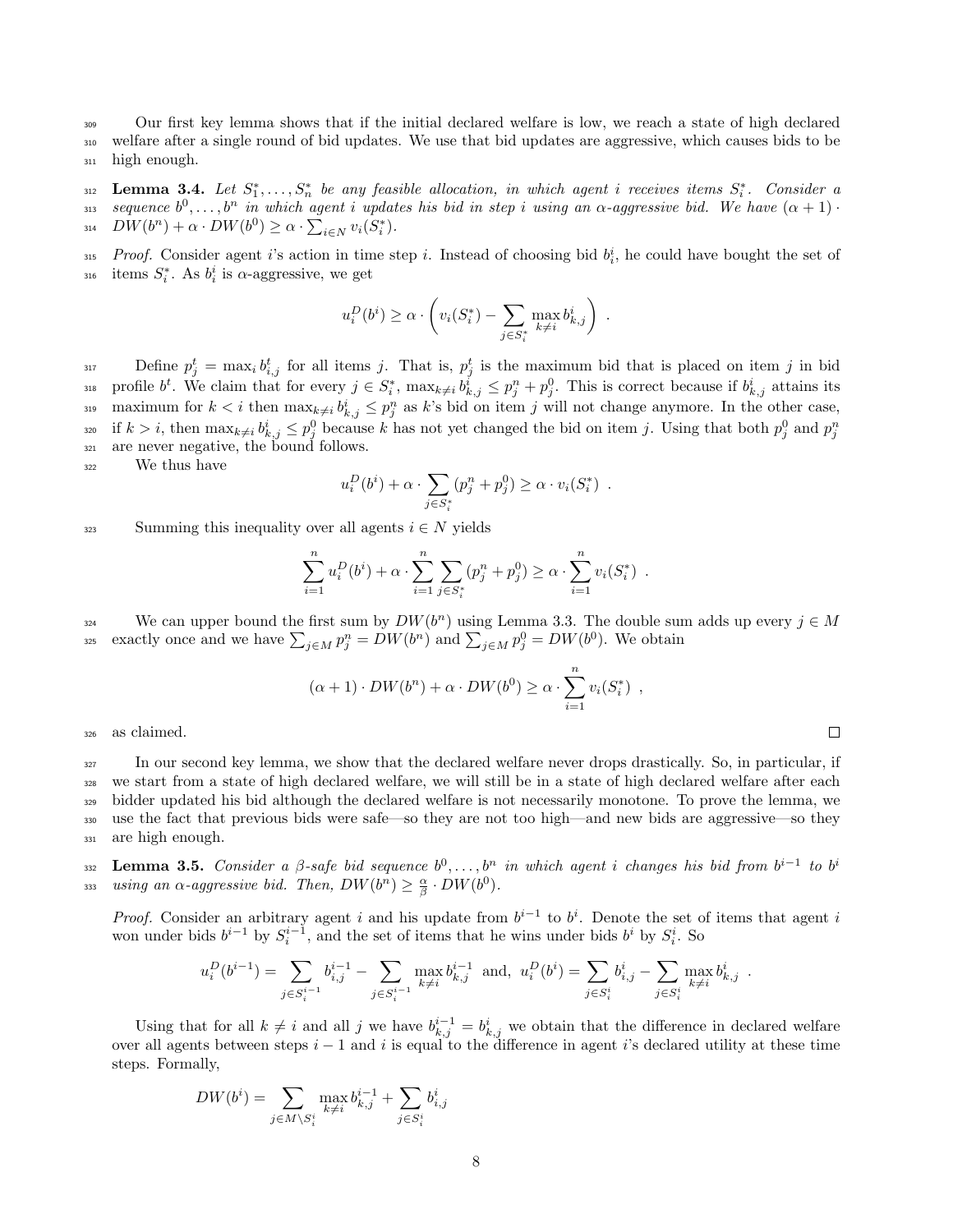$$
= \sum_{j \in M} \max_{k \neq i} b_{k,j}^{i-1} + \sum_{j \in S_i^i} b_{i,j}^i - \sum_{j \in S_i^i} \max_{k \neq i} b_{k,j}^i
$$
  
\n
$$
= \sum_{j \in M} \max_{k \neq i} b_{k,j}^{i-1} + u_i^D(b_i)
$$
  
\n
$$
= \sum_{j \in M \setminus S_i^{i-1}} \max_{k \neq i} b_{k,j}^{i-1} + \sum_{j \in S_i^{i-1}} \max_{k \neq i} b_{k,j}^{i-1} + u_i^D(b_i)
$$
  
\n
$$
= \sum_{j \in M \setminus S_i^{i-1}} \max_{k \neq i} b_{k,j}^{i-1} + \sum_{j \in S_i^{i-1}} b_{i,j}^{i-1} + u_i^D(b_i) - \sum_{j \in S_i^{i-1}} b_{i,j}^{i-1} + \sum_{j \in S_i^{i-1}} \max_{k \neq i} b_{k,j}^{i-1}
$$
  
\n
$$
= DW(b^{i-1}) + u_i^D(b_i) - u_i^D(b^{i-1}) .
$$

We now extend this identity to a lower bound on  $DW(b^i)$ . Since  $b_i^i$  is  $\alpha$ -aggressive, we have  $u_i^D(b^i) \geq$  $\alpha \cdot u_i(b^{i-1})$ . Since the bidding sequence is  $\beta$ -safe,  $u_i^D(b^t) \leq \beta \cdot u_i(b^t)$  for all t. So,

$$
DW(b^{i}) = DW(b^{i-1}) + u_i^D(b^{i}) - u_i^D(b^{i-1})
$$
  
\n
$$
\ge DW(b^{i-1}) + u_i^D(b^{i}) - \beta \cdot u_i(b^{i-1})
$$
  
\n
$$
\ge DW(b^{i-1}) + u_i^D(b^{i}) - \frac{\beta}{\alpha} \cdot u_i^D(b^{i})
$$
  
\n
$$
= DW(b^{i-1}) - (\frac{\beta}{\alpha} - 1) \cdot u_i^D(b^{i}).
$$

Summing this inequality over all agents  $i \in N$  and using the telescoping sum  $\sum_{i \in N} (DW(b^i) - DW(b^{i-1}))$ 335  $DW(b^n) - DW(b^0)$  we obtain

$$
DW(b^n) \ge DW(b^0) - \left(\frac{\beta}{\alpha} - 1\right) \sum_{i \in N} u_i^D(b^i) .
$$

336 Since  $\alpha \leq 1$  and  $\beta \geq 1$  the factor  $(\beta/\alpha - 1) \geq 0$ . We can therefore use Lemma 3.3 to conclude that

$$
DW(b^n) \ge DW(b^0) - \left(\frac{\beta}{\alpha} - 1\right) DW(b^n) ,
$$

<sup>337</sup> which concludes the proof.

<sup>338</sup> We will use our key lemmata to show a lower bound on the declared welfare. To relate the declared <sup>339</sup> welfare to the social welfare we will use the following lemma. Note that this lemma captures the intuition <sup>340</sup> that bidders never overbid drastically when using safe bids.

**Lemma 3.6.** In a β-safe sequence of bid profiles  $b^0, b^1, b^2, \ldots$  for every  $t \geq 0$ ,  $DW(b^t) \leq \beta \cdot SW(b^t)$ .

Proof. Consider an arbitrary time step t. Since the bid profile  $b^t$  is  $\beta$ -safe we know that for the allocation  $T_1, \ldots, T_n$  that corresponds to  $b^t$ ,

$$
\sum_{i} u_i^D(b^t) = \sum_{i} \sum_{j \in T_i} (b^t_{i,j} - \max_{k \neq i} b^t_{k,j})
$$
  
 
$$
\leq \beta \cdot \sum_{i} u_i(b) = \beta \cdot \sum_{i} \left( v_i(T_i) - \sum_{j \in T_i} \max_{k \neq i} b^t_{k,j} \right).
$$

Rearranging this and using that  $\beta \geq 1$  we obtain

$$
DW(b^t) = \sum_i \sum_{j \in T_i} b^t_{i,j} \leq \beta \cdot SW(b^t) - (\beta - 1) \sum_i \sum_{j \in T_i} \max_{k \neq i} b^t_{k,j} \leq \beta \cdot SW(b^t) ,
$$

<sup>342</sup> and the claim follows.

9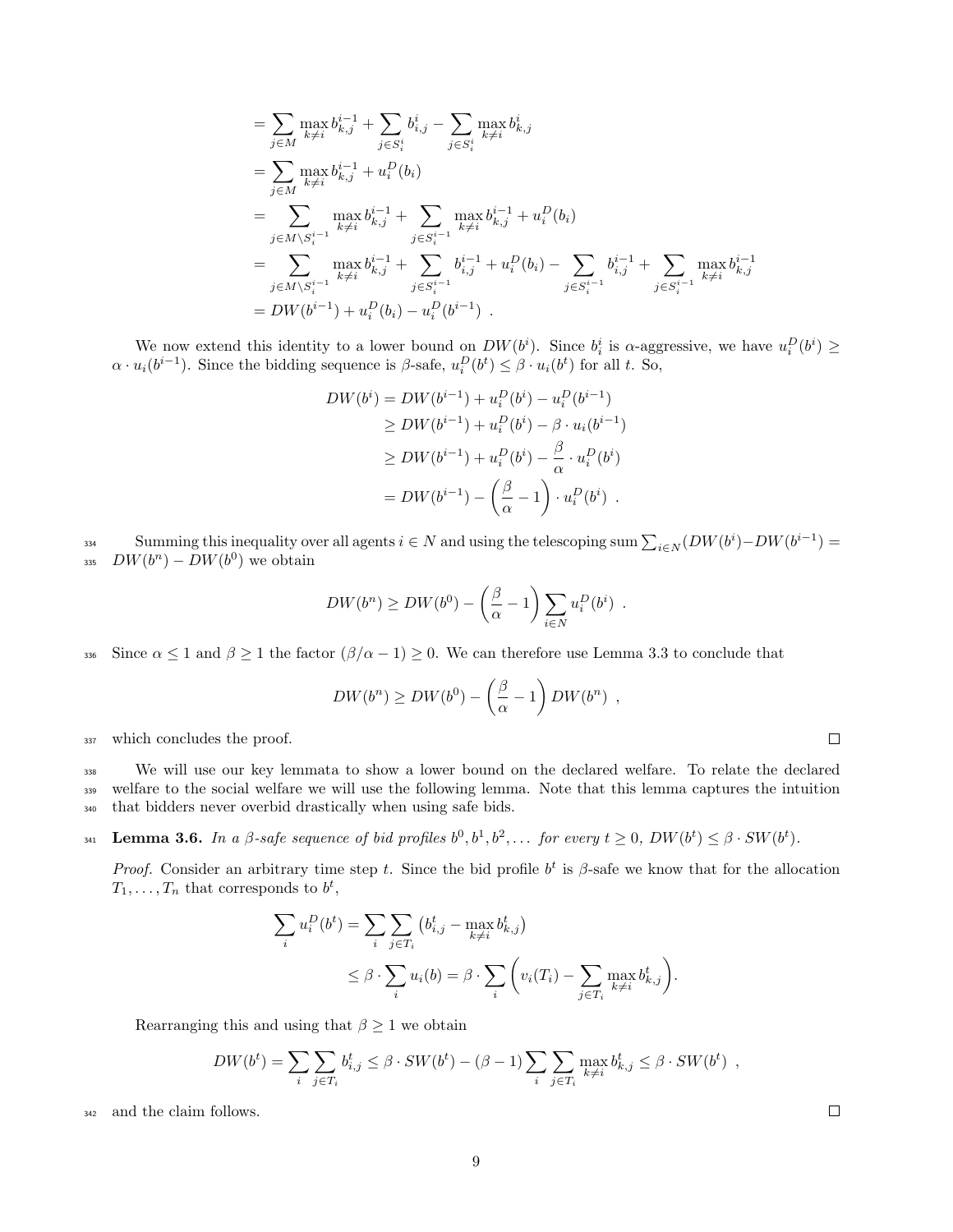#### <sup>343</sup> We are now ready to prove the theorem.

344 Proof of Theorem 3.1. To prove the guarantee for time step  $t \geq n$  consider the bid sequence of length  $n + 1$ 

<sup>345</sup> from  $b^{t-n}$  to  $b^t$ . At time steps  $t - n + 1$  to t each agent updates his bid exactly once. By the virtue of being

<sup>346</sup> a subsequence of a β-safe bidding sequence the sequence  $b^{t-n}, \ldots, b^t$  is β-safe. Moreover each bid update is

## $\alpha$ -aggressive.

Applying first Lemma 3.5 and then Lemma 3.4 with  $b<sup>t</sup>$  taking the role of  $b<sup>n</sup>$ ,  $b<sup>t-n</sup>$  taking the role of  $b<sup>0</sup>$ , and setting  $S_1^*, \ldots, S_n^*$  to the allocation that maximizes welfare we obtain

$$
(1 + \alpha + \beta) \cdot DW(b^t) = (\alpha + 1) \cdot DW(b^t) + \alpha \cdot \frac{\beta}{\alpha} DW(b^t)
$$
  
\n
$$
\geq (\alpha + 1) \cdot DW(b^t) + \alpha \cdot DW(b^{t-n})
$$
  
\n
$$
\geq \alpha \cdot OPT(v) .
$$

Now, by Lemma 3.6,  $DW(b^t) \leq \beta \cdot SW(b^t)$ . Combining this with the previous inequality yields

$$
(1 + \alpha + \beta) \cdot \beta \cdot SW(b^t) \ge \alpha \cdot OPT(v) ,
$$

<sup>349</sup> as claimed.

#### <sup>350</sup> 3.2. Proof of Theorem 3.2

 With the proof of the pointwise welfare guarantee at hand we have already done the bulk of the work for proving our guarantee regarding the average welfare. The basic idea is to sum the lower bound on the declared welfare at any given time step as provided by Lemma 3.4 over all time steps to obtain a lower bound on the average declared welfare, and to turn this into a lower bound on the actual social welfare using Lemma 3.6.

356 Proof of Theorem 3.2. We first use Lemma 3.4 to relate the declared welfare at time steps t and  $t-n$  to the 357 optimal social welfare. Namely, for all  $t > n$ ,

$$
(\alpha + 1) \cdot DW(b^t) + \alpha \cdot DW(b^{t-n}) \ge \alpha \cdot OPT(v) .
$$

Next we take the sum over all time steps t and use that  $DW(b^t) \geq 0$  to obtain the following lower bound on the average declared welfare

$$
\frac{1}{T} \cdot \sum_{t=1}^{T} DW(b^t) \ge \frac{1}{T} \cdot \sum_{t=n+1}^{T} DW(b^t)
$$
\n
$$
\ge \frac{\alpha}{\alpha+1} \cdot \frac{1}{T} \cdot \sum_{t=n+1}^{T} \left( OPT(v) - DW(b^{t-n}) \right)
$$
\n
$$
\ge \frac{\alpha}{\alpha+1} \cdot \frac{T-n}{T} \cdot OPT(v) - \frac{\alpha}{\alpha+1} \cdot \frac{1}{T} \cdot \sum_{t=1}^{T} DW(b^t) .
$$

Solving this inequality for  $\frac{1}{T} \cdot \sum_{t=1}^{T} DW(b^t)$  and using Lemma 3.6 to lower bound  $SW(b^t)$  by  $1/\beta \cdot DW(b^t)$ we obtain

$$
\frac{1}{T} \cdot \sum_{t=1}^{T} SW(b^t) \ge \frac{1}{\beta} \cdot \frac{1}{T} \cdot \sum_{t=1}^{T} DW(b^t) \ge \frac{\alpha}{(2\alpha+1)\beta} \cdot \frac{T-n}{T} \cdot OPT(v) ,
$$

<sup>358</sup> which proves the claim.

 $\Box$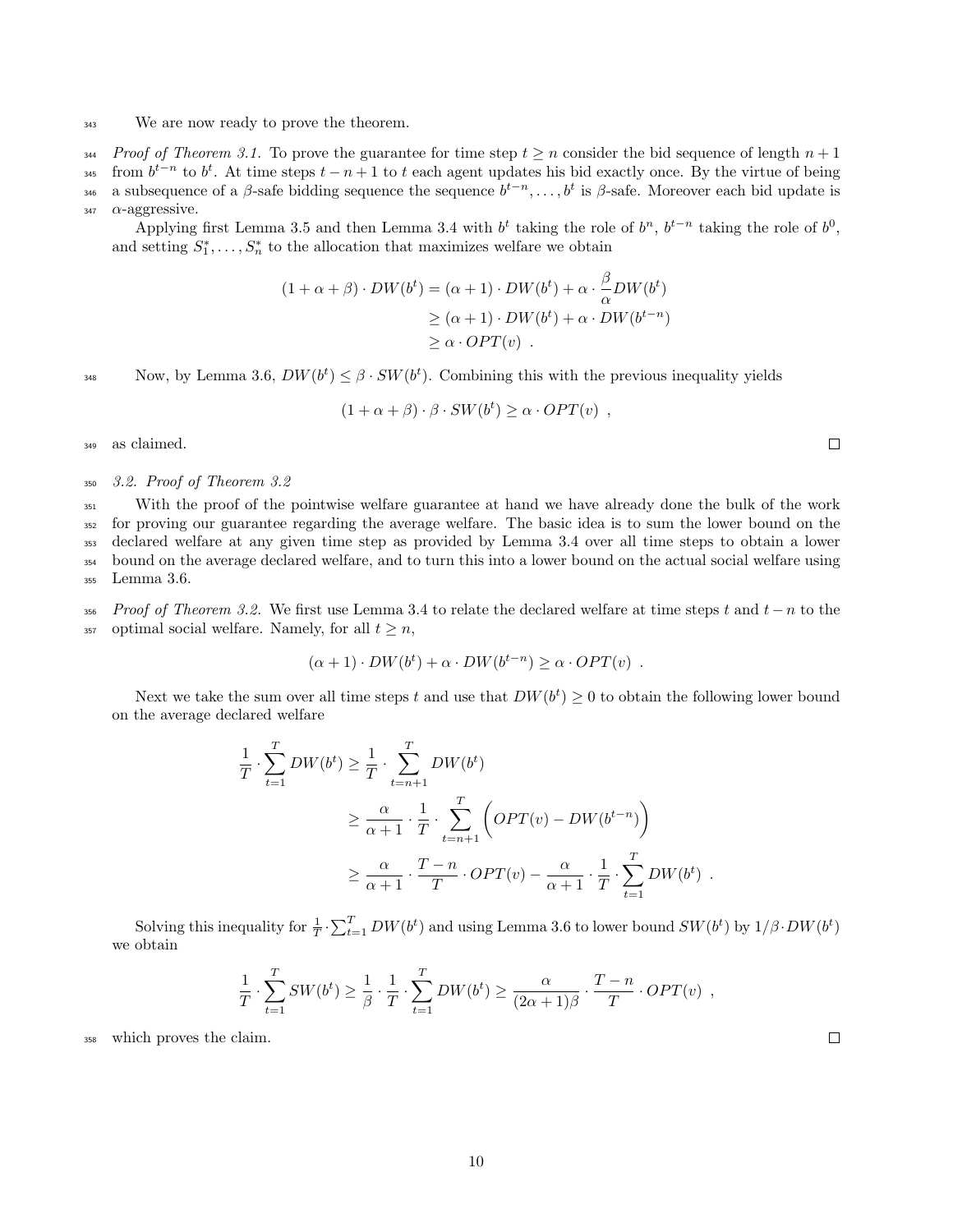#### <sup>359</sup> 4. Impossibility for Subadditive Valuations

 Next we show our second main result (Theorem 4.1), which shows that no best-response dynamics in which agents do not overbid on the grand bundle can achieve a point-wise welfare guarantee that is significantly <sup>362</sup> better than  $1/\log m$ . The assumption that agents do not overbid on the grand bundle seems quite natural, and does allow overbidding on subsets of items. It is satisfied by all dynamics that we have described in Section 2 and more generally by all dynamics that have been proposed in the literature.

Theorem 4.1. For every positive integer  $k \in \mathbb{N}_{>0}$  there exists an instance with  $n = 2$  agents,  $m = 2^k - 1$ 366 items, and subadditive valuations  $v = (v_1, v_2)$  such that in every best-response dynamics in which agents do <sup>367</sup> not overbid on the grand bundle there exist infinitely many time steps t at which

$$
SW(b^t) \le \frac{1}{\Omega\left(\frac{\log m}{\log\log m}\right)} \cdot OPT(v).
$$

 To prove this theorem we show that whenever the second agent has updated his bid social welfare will be low. This does not imply that the average welfare will be low as well. However, if we restrict attention to round-robin dynamics, then we can extend the construction by adding additional agents after the second agent that play a low-stakes game on separate items forcing the average welfare to be low as well.

## $372 \quad 4.1.$  Proof of Theorem  $4.1$

 Our proof of the lower bound is built around the following family of hard instances, with  $n = 2$  agents  $a_{374}$  and  $m = 2<sup>k</sup> - 1$  items. The valuations of the first agent are based on an example that demonstrates the worst-case integrality gap for set cover linear programs (see, e.g, [35, Example 13.4]), and has been used in the context of combinatorial auctions with item bidding before [4]. The crux of our construction is in the design of the second agent's valuation function, and its interplay with the valuation function of the first <sup>378</sup> agent.

379 **Definition 4.2.** For every positive integer  $k \in \mathbb{N}_{>0}$  the hard instance  $\mathcal{I}_k$  consists of  $n = 2$  agents and  $m = 2<sup>k</sup> - 1$  items and the following subadditive valuations:

 $\frac{381}{100}$  1. First agent: Number the items from 1 to m and let i be a k-bit binary vector representing the integer <sup>382</sup> i. Interpret **i** as a k-dimensional vector over  $\mathbb{F}_2$ . Write **i** · **j** as the dot product of the two vectors. Let <sup>383</sup>  $S_i = \{j \mid \mathbf{j} \cdot \mathbf{i} = 1\}$ . Note that each such set contains  $(m+1)/2$  items, and each item is contained in 384  $(m+1)/2$  such sets. For each set of items  $T \subseteq M$  let  $v_1(T)$  be the minimum number of sets  $S_i$  required  $\frac{385}{100}$  to cover the items in T.

2. Second agent: Set  $\rho = 4 \frac{k}{m}$  and  $d = k - \log_2 k$ . Let  $\mathcal D$  denote the set of all d-dimensional subspaces of  $\mathbb{F}_2^k$  excluding the zero vector. Then for any set of items T let

$$
v_2(T) = \rho \cdot \max_{D \in \mathcal{D}} w_D(T) , \text{ where}
$$

$$
w_D(T) = \begin{cases} 0 & \text{for } |T| = 0\\ \frac{|D|}{2} & \text{for } 0 < |T \cap D| < |D|\\ |D| & \text{else} \end{cases} .
$$

386 Note that, in the instances just described, the first agent has a valuation of  $v_1(M) \geq k = \log_2(m+1)$  for the grand bundle, while the second agent has a maximum valuation of  $\max_T v_2(T) = \rho \cdot |D| = \rho \cdot (2^d - 1) \le$ 388  $\rho \cdot 2^d = 4$  for any set of items.

389 To prove the theorem we first use linear algebra to derive a symmetry property of  $\mathcal{D}$ , which together <sup>390</sup> with the fact that the first agent does not overbid on the grand bundle implies the existence of a subset 391 of items  $D \in \mathcal{D}$  with low prices (Lemma 4.3). Intuitively, this is because the sets of items that the second 392 agent is interested in are rather small (of size about  $m/\log_2 m$ ), and there are sufficiently many of these <sup>393</sup> sets. We then show that every demand set of the second agent under these prices includes some set of items 394  $D' \in \mathcal{D}$  (Lemma 4.4). In the final step, we show that if the second agent buys any such set  $D'$ , then the first agent's valuation for the remaining items  $M \setminus D'$  and hence the overall social welfare is at most  $O(\log \log m)$ <sup>396</sup> (Lemma 4.5).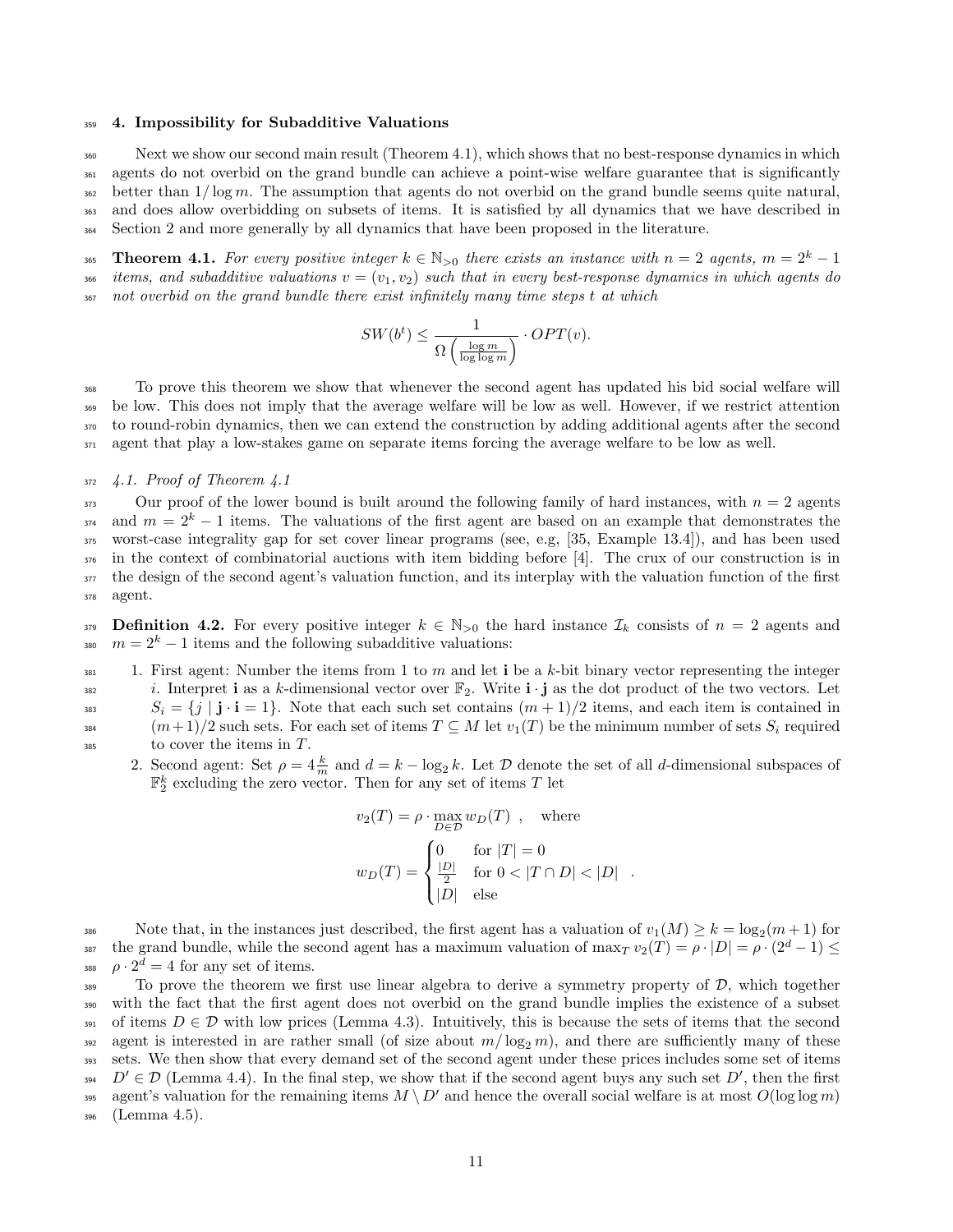397 Lemma 4.3. Let  $k \in \mathbb{N}_{>0}$ . Consider the hard instance  $\mathcal{I}_k$ . For every vector of bids b such that the first agent does not overbid on the grand bundle there is a d-dimensional subspace  $D \in \mathcal{D}$  such that  $\sum_{j\in D}b_{1,j} < \rho \cdot \frac{|D|}{2}$ 398 does not overbid on the grand bundle there is a d-dimensional subspace  $D \in \mathcal{D}$  such that  $\sum_{j\in D}b_{1,j} < \rho\cdot\frac{|D|}{2}$ .

Proof. Since the first agent does not overbid on the grand bundle we have  $\sum_{j\in M} b_{1,j} \le v_1(M) = k$ , so the <sup>400</sup> average bids are bounded by  $\frac{1}{m} \sum_{j \in M} b_{1,j} \leq \frac{k}{m}$ .

Observe that the number of d-dimensional subspaces of  $\mathbb{F}_2^k$  that contain a vector  $0 \neq x \in \mathbb{F}_2^k$  is independent <sup>402</sup> of x. Namely, it is given by  $\binom{k-1}{d-1}_2$ , where  $\left(\cdot\right)_q$  refers to the q-binomial coefficient (see, e.g., [36]). Therefore, 403 instead of taking the average over all items M, we can take the average over all sets  $D \in \mathcal{D}$  and take the average within such a set, i.e.,  $\frac{1}{m} \sum_{j \in M} b_{1,j} = \frac{1}{|\mathcal{D}|} \sum_{D \in \mathcal{D}} \frac{1}{|D|} \sum_{j \in D} b_{1,j}$ .

In conclusion, there has to be a D such that  $\frac{1}{|D|}\sum_{j\in D}b_{1,j} \leq \frac{1}{m}\sum_{j\in M}b_{1,j} \leq \frac{k}{m}$ . Since  $\frac{k}{m} < \frac{\rho}{2} = 2\frac{k}{m}$  the <sup>406</sup> claim follows.

 $407$  Lemma 4.4. Let  $k \in \mathbb{N}_{>0}$ . Consider the hard instance  $\mathcal{I}_k$ . If the prices p as seen by the second agent are <sup>408</sup> such that  $\sum_{j\in D} p_j < \rho \cdot |D|/2$  for some  $D \in \mathcal{D}$ , then each demand set of the second agent under these prices 409 includes some  $D' \in \mathcal{D}$ .

<sup>410</sup> Proof. By our assumption on the sum of the prices of the items in  $D$ ,  $u(D) = v_2(D) - \sum_{j \in D} p_j = \rho \cdot w_D(D) - \rho$  $\sum_{j\in D} p_j > \rho \cdot \frac{|D|}{2}$ <sup>411</sup>  $\sum_{j\in D} p_j > \rho \cdot \frac{|D|}{2}$ . Now, let  $S \subseteq M$  be a demand set under  $v_2$ . If  $|S \cap D'| < |D'|$  for all  $D' \in \mathcal{D}$ , then we  $_{412}$  have  $u(S) = v_2(S) - \sum_{j \in S} p_j \le v_2(S) = \rho \cdot \max_{D' \in \mathcal{D}} w_{D'}(S) \le \rho \cdot \max_{D' \in \mathcal{D}} \frac{|D'|}{2} < u(D)$ . This means, S can 413 only be a demand set if  $|\widetilde{S} \cap D'| = |D'|$  for some  $D' \in \mathcal{D}$ .

414 **Lemma 4.5.** Let  $k \in \mathbb{N}_{>0}$ . Consider the hard instance  $\mathcal{I}_k$ . Then for  $D' \in \mathcal{D}$  we have  $v_1(M \setminus D') \leq k - d$ .

<sup>415</sup> Proof. To show the bound on  $v_1$ , we use that  $D' \cup \{0\}$  is a subspace of  $\mathbb{F}_2^k$  of dimension d. That is, any basis 416  $x_1, \ldots, x_d$  of  $D' \cup \{0\}$  can be extended by  $x_{d+1}, \ldots, x_k$  to a basis of  $\mathbb{F}_2^k$ . Let  $X = (x_1, \ldots, x_k)$ . This way,  $X^{-1}$  is the matrix that expresses  $j \in \mathbb{F}_2^k$  as a linear combination of  $x_1, \ldots, x_k$ . As  $x_1, \ldots, x_d$  is a basis of <sup>418</sup>  $D' \cup \{0\}$ , we know that for every  $j \notin D' \cup \{0\}$  the vector  $X^{-1}j$  cannot be zero in all components  $d+1, \ldots, k$ . <sup>419</sup> This implies that the set  $M \setminus D'$  can be covered by sets  $S_i$  for i being the rows  $d+1,\ldots,k$  of  $X^{-1}$ . Therefore 420  $v_1(M \setminus D') \leq k - d$ . П

 $421$  Proof of Theorem 4.1. Any best-response dynamics has to ask every agent infinitely often. We claim that <sup>422</sup> the social welfare is  $O(\log \log m)$  right after each update of the second agent. Since the optimal social welfare 423 is  $\Omega(\log m)$  this shows the claim.

Let  $b^t$  be a bid vector after the second agent has made a move. Using Lemma 4.3, we know that there is a set  $D \in \mathcal{D}$  with  $\sum_{j \in D} b_{1,j}^{t-1} < \rho \cdot \frac{|D|}{2}$ <sup>425</sup> is a set  $D \in \mathcal{D}$  with  $\sum_{j\in D} b_{1,j}^{t-1} < \rho \cdot \frac{|D|}{2}$ . By Lemma 4.4, the second agent then buys a superset of 426 some  $D' \in \mathcal{D}$ . Therefore, right after the second agent has updated his bid the first agent is allocated a <sup>427</sup> subset of the items  $M \setminus D'$ . Lemma 4.5 implies that the social welfare for this allocation is no higher than <sup>428</sup>  $k - d + \rho 2^d = O(\log \log m).$  $\Box$ 

#### <sup>429</sup> 5. Beyond Round-Robin Activation

<sup>430</sup> Our positive results make use of the fact that agents are activated to update their bid in round-robin <sup>431</sup> fashion. That is, between two activations of an agent, each other agent is activated exactly once. In this <sup>432</sup> section, we investigate alternative activation protocols.

## <sup>433</sup> 5.1. Randomized Activation

<sup>434</sup> We first show that our positive results extend to the case where at each step a random agent gets to <sup>435</sup> update his bid.

436 Theorem 5.1. Consider a  $\beta$ -safe sequence of bids that is generated by choosing at each time step an agent  $437$  uniformly at random and letting this agent update his bid to an  $\alpha$ -aggressive bid. Then for any time step <sup>438</sup>  $T \geq n$ ,  $\mathbf{E}\left[SW(b^T)\right] \geq \frac{\alpha}{2(1+4\alpha)\beta} \cdot OPT(v)$ .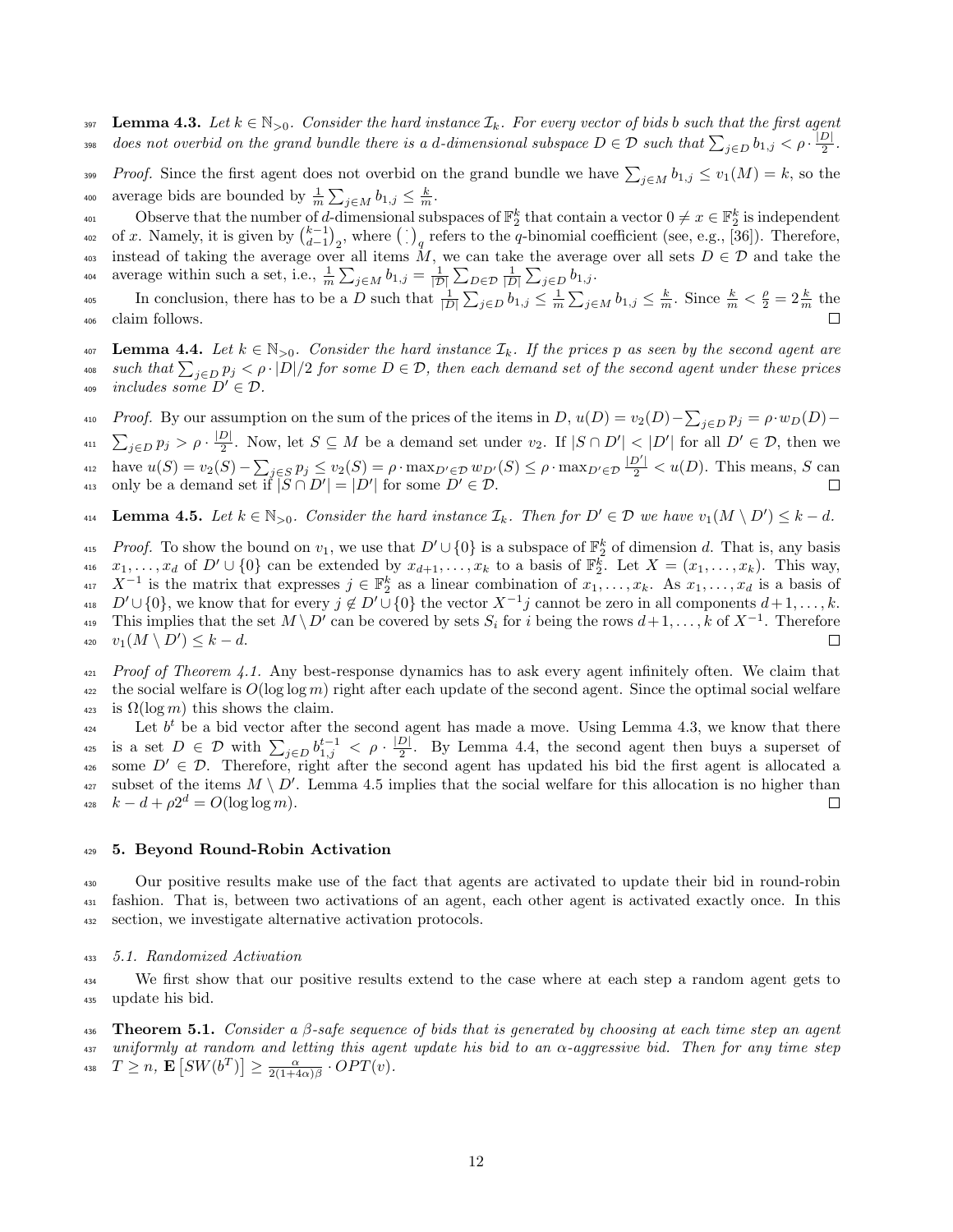<sup>439</sup> The key difference to the previous positive results is as follows. In the case of round-robin activation, we 440 could bound the price that an agent has to pay for an item j at any time by the sum of the maximum bid  $_{441}$  before the first and after the *n*-th step. As now, in the case of random activation, an agent can potentially  $442$  be activated multiple times during the first n steps, this is not true anymore. Instead, we can show the <sup>443</sup> following lemma.

**444** Lemma 5.2. Consider a sequence of bids that is generated by choosing at each time step an agent uniformly 445 at random and letting this agent update his bid. Then, for all items  $j \in M$  and all lengths of the sequence 446  $T \geq 0$ , we have

$$
\mathbf{E}\left[\max_{t\leq T}\max_i b_{i,j}^t\right]\leq \left(1-\frac{1}{n}\right)^{-T}\mathbf{E}\left[\max_i b_{i,j}^T\right].
$$

<sup>447</sup> The proof can be found in Appendix D. The overall idea is to bound the probability that an agent who <sup>448</sup> causes a high bid is activated again. Using this lemma, we can follow a similar pattern as when proving <sup>449</sup> Theorem 3.1.

 $Proof of Theorem 5.1. Since all of our arguments apply starting from any vector of bids, we can without loss.$ 451 of generality assume that T is the final of a sequence of n bid updates, and so  $T = n$ . Let N' be the set of agents that are selected to bid at least once during this sequence of bid updates. Denote by  $S_1^*,\ldots,S_n^*$  the <sup>453</sup> allocation that maximizes social welfare. By a variant of Lemma 3.4, which does not make use of round-robin <sup>454</sup> activation and is given as Lemma D.1 in Appendix D, we have

$$
DW(b^T) + \alpha \sum_{j \in M} \max_{t \leq T} \max_i b^t_{i,j} \geq \alpha \sum_{i \in N'} v_i(S^*_i) .
$$

455 Note that  $DW(b^T)$ ,  $\max_{t \leq T} \max_i b^t_{i,j}$ , and N' are now random variables. Taking expectations of both sides, <sup>456</sup> we get

$$
\mathbf{E}\bigg[DW(b^T) + \alpha \sum_{j \in M} \max_{t \leq T} \max_i b^t_{i,j}\bigg] \geq \mathbf{E}\bigg[\alpha \sum_{i \in N'} v_i(S^*_i)\bigg] .
$$

<sup>457</sup> By linearity of expectation, this implies

$$
\mathbf{E}\left[DW(b^T)\right] + \alpha \sum_{j \in M} \mathbf{E}\left[\max_{t \leq T} \max_i b^t_{i,j}\right] \geq \alpha \sum_{i \in N} \mathbf{Pr}\left[i \in N'\right] v_i(S^*_i) .
$$

<sup>458</sup> The probability of each agent to be selected at least once is  $\Pr[i \in N'] = 1 - \left(1 - \frac{1}{n}\right)^T$ . Lemma 5.2 shows  $\text{that } \mathbf{E}\left[\sum_{j\in M}\max_{t\leq T}\max_i b_{i,j}^t\right]\leq \left(1-\frac{1}{n}\right)^{-T}\mathbf{E}\left[DW(b^T)\right].$ <sup>460</sup> We obtain

$$
\left(1+\alpha\left(1-\frac{1}{n}\right)^{-T}\right)\mathbf{E}\left[DW(b^T)\right] \geq \alpha\left(1-\left(1-\frac{1}{n}\right)^T\right)\cdot \sum_{i\in N} v_i(S_i^*)
$$

<sup>461</sup> and therefore

$$
\mathbf{E}\left[DW(b^T)\right] \geq \alpha \cdot \frac{1 - \left(1 - \frac{1}{n}\right)^T}{1 + \alpha \left(1 - \frac{1}{n}\right)^{-T}} \cdot \sum_{i \in N} v_i(S_i^*)
$$

<sup>462</sup> Finally, we use Lemma 3.6 to relate the declared social welfare to the actual social welfare and the fact <sup>463</sup> that  $T = n \geq 2$  to lower bound  $1 - (1 - 1/n)^n \geq 1/2$  and upper bound  $(1 - 1/n)^{-n} \leq 4$ . This yields,

$$
\mathbf{E}\left[SW(b^T)\right] \ge \frac{\alpha}{2(1+4\alpha)\beta} \cdot OPT(v) ,
$$

<sup>464</sup> as claimed.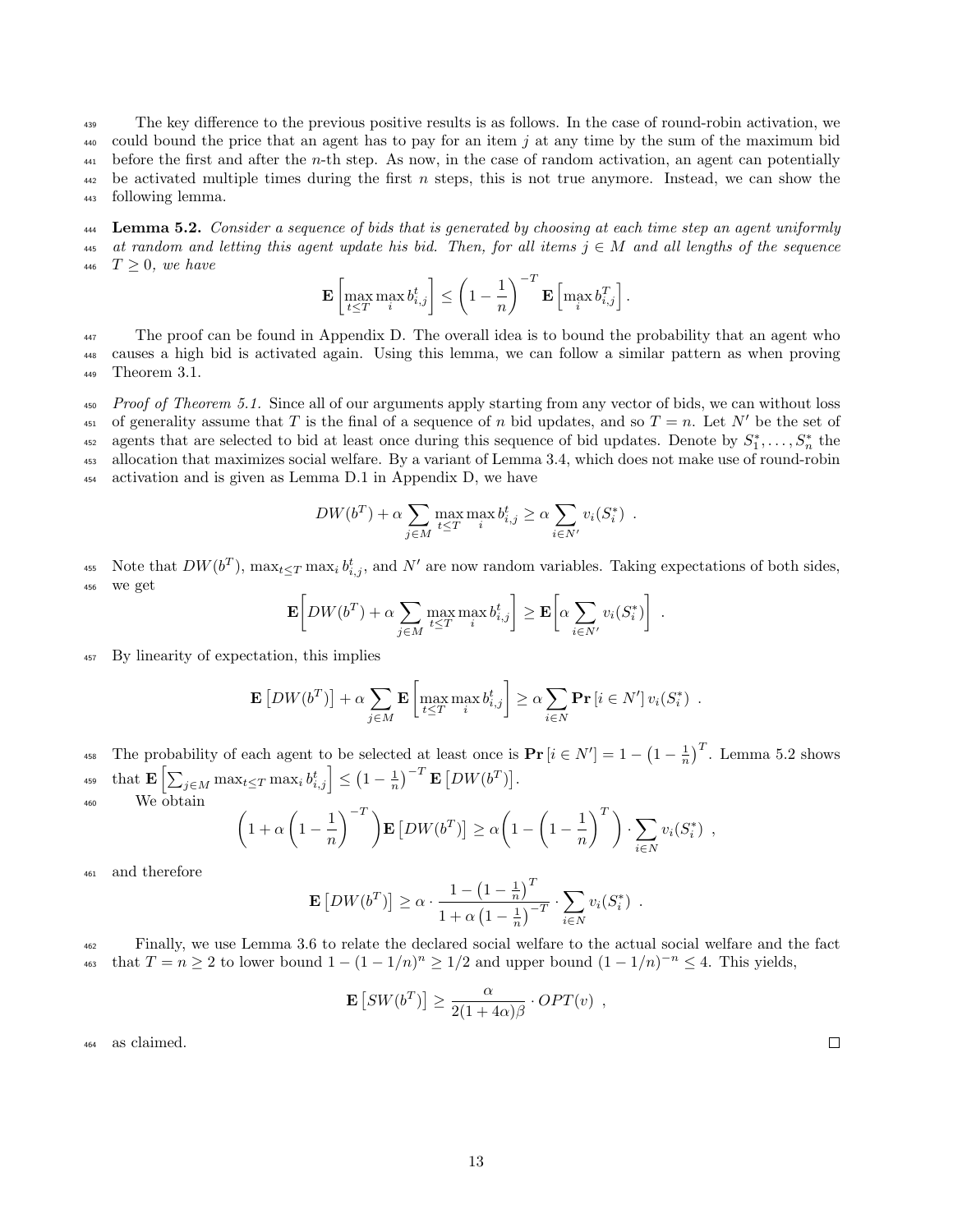#### <sup>465</sup> 5.2. Adversarial Activation

 We conclude by showing that our positive results that show quick convergence to states of high welfare no longer apply if an adversary chooses the order in which agents get to update their bids. Our result concerns XOS valuations, and 1-safe bidding sequences in which each bid update is to a 1-aggressive best response. It applies even if agents update their bids as in the Potential Procedure of [1]. That is, unless the activated agent already plays a best response, he chooses an arbitrary demand set and bids his supporting additive valuation on the respective set and zero on all other items.

472 **Theorem 5.3.** For every  $\epsilon > 0$ , n, and k, there is an instance with n agents with XOS valuations and  $(n-1) \cdot (k+1)$  items, an initial bid vector  $b^0$ , and an activation sequence such that, even if each activated <sup>474</sup> agent updates his bid as in the Potential Procedure, until each agent has been activated  $\Omega(2^k)$  times the <sup>475</sup> welfare has never exceeded a  $\frac{1+\epsilon}{n-1}$  fraction of the optimum.

 At the core of our proof (in Appendix E) is the following proposition that applies even if agents have unit-demand valuations, i.e., an agent's valuation for a set of items is the maximum value for any item in the set. It shows the existence of a cyclic activation pattern in which each agent gets to update his bid, but the dynamic remains in states of low welfare. The construction assumes that agents also update their bid if this does not strictly improve their utility, and that ties among multiple best responses are broken in our <sup>481</sup> favor.

**482** Proposition 5.4. For every  $\epsilon > 0$  and n, there is an instance of n agents with unit-demand valuations for  $n-1$  items, an initial bid vector  $b^0$ , and a cyclic activation pattern in which every agent is activated at least <sup>484</sup> once and bid updates are as in the Potential Procedure except that updates need not be strict improvements <sup>485</sup> and ties among multiple best responses are broken in our favor, but the social welfare is always at most a <sup>486</sup>  $\frac{1+\epsilon}{n-1}$  fraction of the optimal welfare.

487 Proof. There are n agents and n-1 items. agent i's valuation for a set  $S \subseteq M$  is given as  $v_i(S) = \max_{i \in S} v_{i,j}$ . 488 For agent 1, we let  $v_{1,1} = \ldots, v_{1,n-1} = 1 + \epsilon$ . For agent  $i > 1$ , define  $v_{i,i-1} = 1$  and  $v_{i,j} = 0$  for  $j \neq i - 1$ . 489 The social optimum assigns item j to agent  $j + 1$  and has welfare  $n - 1$ .

490 In the initial bid vector  $b^0$  all agents bid zero. The activation scheme is as follows: In every odd step 491 agent 1 makes a move, while in even steps agents  $i > 1$  are activated in a round-robin way. That is, the 492 activation works repeatedly as  $1, 2, 1, 3, 1, 4, ..., 1, n - 1, 1, n$ .

493 With this activation order, it's possible that agent 1 bids  $1 + \epsilon$  on item t the t-th time he is activated, 494 while agents  $i > 1$ , when activated, see a bid of  $1 + \epsilon$  on the item they are interested in, and therefore bid 0 495 on all items. This way the social welfare at any time step  $t \geq 1$  is  $1 + \epsilon$ .  $\Box$ 

<sup>496</sup> Our proof in the appendix combines this construction with several copies of the exponential lower-bound 497 construction of Theorem 3.4 in [1], and thus ensures that each update is a strict improvement and unique.

#### <sup>498</sup> 6. Concluding Remarks and Outlook

 In our analysis we focused on fractionally subadditive and subadditive valuations, which do not exhibit complements. A natural question is whether similar results can be obtained for classes of valuations that exhibit complements. In Appendix F, we discuss an example with MPH-k valuations [37] that highlights the difficulties that arise. Another interesting follow-up question is whether there is a general result that translates a Price of Anarchy guarantee for a given mechanism that is provable via smoothness into a result that shows that best-response sequences reach states of good social welfare quickly. The example with MPH- $505 \; k$  valuations in Appendix F already limits the potential scope of such a result. It would still be interesting to identify natural sufficient conditions. One such condition could be that the mechanism admits some kind of potential function (as the procedure for XOS valuations), but our results already show that this condition is certainly not necessary.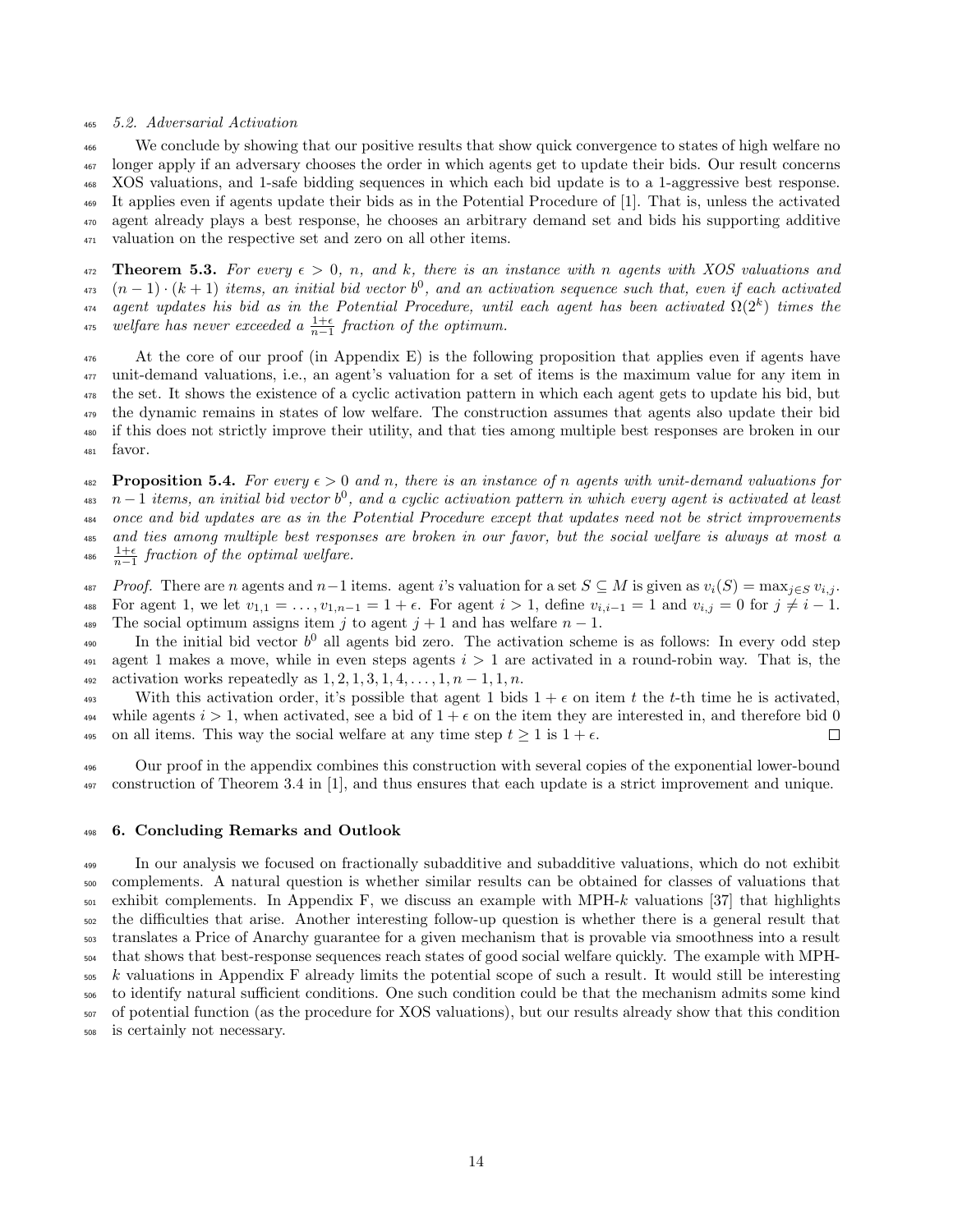#### References

- 510 [1] G. Christodoulou, A. Kovács, M. Schapira, Bayesian combinatorial auctions, Journal of the ACM 63 (2) (2016) 11.
- [2] S. Dobzinski, M. Schapira, An improved approximation algorithm for combinatorial auctions with sub- modular bidders, in: Proceedings of the Seventeenth Annual ACM-SIAM Symposium on Discrete Al-gorithms, SODA'06, 2006, pp. 1064–1073.
- [3] U. Feige, On maximizing welfare when utility functions are subadditive, in: Proceedings of the 38th Annual ACM Symposium on Theory of Computing, STOC'06, 2006, pp. 41–50.
- [4] K. Bhawalkar, T. Roughgarden, Welfare guarantees for combinatorial auctions with item bidding, in: Proceedings of the 22nd Annual ACM-SIAM Symposium on Discrete Algorithms, SODA'11, 2011, pp. 700–709.
- [5] S. Dobzinski, Two randomized mechanisms for combinatorial auctions, in: Proceedings of APPROX-RANDOM, Vol. 4627, 2007, pp. 89–103.
- [6] R. W. Rosenthal, A class of games possessing pure-strategy nash equilibria, International Journal of Game Theory 2 (1) (1973) 65–67.
- [7] D. Monderer, L. S. Shapley, Potential games, Games and Economic Behavior 14 (1) (1996) 124–143.
- $[8]$  H. Ackermann, H. Röglin, B. Vöcking, On the impact of combinatorial structure on congestion games,  $_{526}$  Journal of the ACM 55 (6).
- [9] M. X. Goemans, V. S. Mirrokni, A. Vetta, Sink equilibria and convergence, in: Proceedings of the 46th IEEE Symposium on Foundations of Computer Science, FOCS'05, 2005, pp. 142–154.
- [10] G. Christodoulou, V. S. Mirrokni, A. Sidiropoulos, Convergence and approximation in potential games, Theoretical Computer Science 438 (2012) 13–27.
- [11] V. Bil`o, A. Fanelli, M. Flammini, L. Moscardelli, Performance of one-round walks in linear congestion games, Theory of Computing Systems 49 (1) (2011) 24–45.
- [12] B. Farzad, N. Olver, A. Vetta, A priority-based model of routing, Chicago Journal of Theoretical Computer Science 2008.
- [13] T. Roughgarden, Intrinsic robustness of the price of anarchy, Journal of the ACM 62 (5) (2015) 32.
- [14] A. Hassidim, H. Kaplan, Y. Mansour, N. Nisan, Non-price equilibria in markets of discrete goods, in: Proceedings of the 12th ACM Conference on Electronic Commerce, EC'11, 2011, pp. 295–296.
- $\frac{15}{15}$  V. Syrgkanis, É. Tardos, Composable and efficient mechanisms, in: Proceedings of the 45th ACM Symposium on Theory of Computing Conference, STOC'13, 2013, pp. 211–220.
- [16] P. D¨utting, M. Henzinger, M. Starnberger, Valuation compressions in VCG-based combinatorial auc- tions, in: Proceedings of the 9th Conference on Web and Internet Economics, WINE'13, 2013, pp. 146–159.
- [17] M. Feldman, H. Fu, N. Gravin, B. Lucier, Simultaneous auctions are (almost) efficient, in: Proceedings <sup>544</sup> of the 45th ACM Symposium on Theory of Computing Conference, STOC'13, 2013, pp. 201–210.
- [18] T. Roughgarden, Barriers to near-optimal equilibria, in: 55th IEEE Annual Symposium on Foundations of Computer Science, FOCS'14, 2014, pp. 71–80.
- [19] S. Dobzinski, H. Fu, R. D. Kleinberg, On the complexity of computing an equilibrium in combinatorial auctions, in: Proceedings of the 26th Annual ACM-SIAM Symposium on Discrete Algorithms, SODA'15, 2015, pp. 110–122.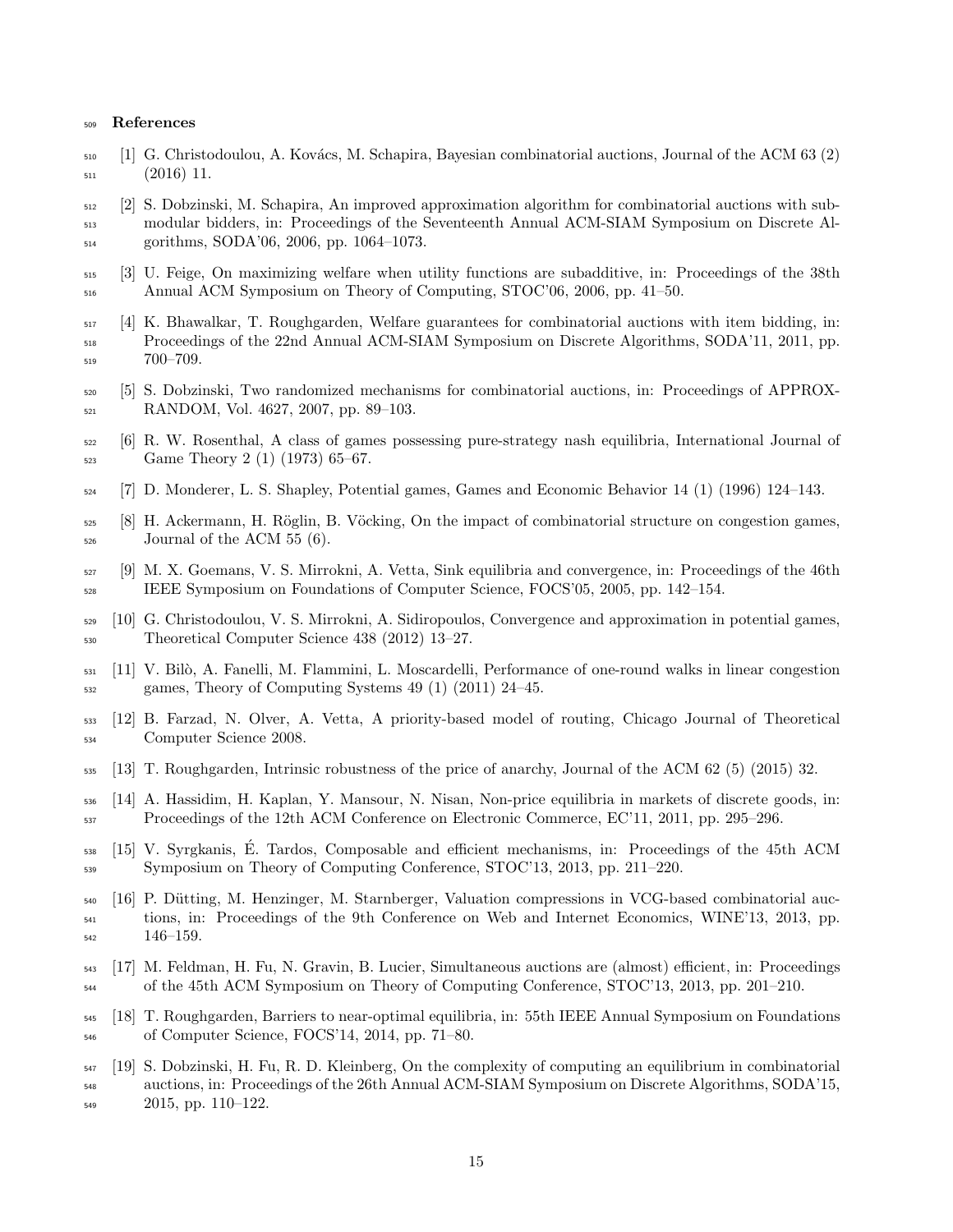- [20] Y. Cai, C. H. Papadimitriou, Simultaneous bayesian auctions and computational complexity, in: Pro-ceedings of the 15th ACM Conference on Economics and Computation, EC'14, 2014, pp. 895–910.
- [21] C. Daskalakis, V. Syrgkanis, Learning in auctions: Regret is hard, envy is easy, in: Proceedings of the 57th IEEE Symposium on Foundations of Computer Science, 2016, pp. 219–228.
- [22] N. R. Devanur, J. Morgenstern, V. Syrgkanis, S. M. Weinberg, Simple auctions with simple strategies, in: Proceedings of the 16th ACM Conference on Economics and Computation, EC'16, 2015, pp. 305–322.
- [23] M. Braverman, J. Mao, S. M. Weinberg, Interpolating between truthful and non-truthful mechanisms for combinatorial auctions, in: Proceedings of the 27th Annual ACM-SIAM Symposium on Discrete Algorithms, SODA'16, 2016, pp. 1444–1457.
- [24] P. Milgrom, Putting Auction Theory to Work, Cambridge University Press, Cambridge, UK, 2004.
- [25] D. Porter, S. Rassenti, A. Roopnarine, V. Smith, Combinatorial auction design, Proceedings of the National Academy of Sciences of the United States of America 100 (2003) 11153–11157.
- [26] P. Milgrom, Putting auction theory to work: The simultaneous ascending auction, Journal of Political Economy 108 (2000) 245–272.
- [27] H. Fu, R. Kleinberg, R. Lavi, Conditional equilibrium outcomes via ascending price processes with applications to combinatorial auctions with item bidding, in: Proceedings of the 13th ACM Conference on Electronic Commerce, EC'12, 2012, p. 586.
- [28] N. Bousquet, Y. Cai, A. Vetta, Welfare and rationality guarantees for the simultaneous multiple-round ascending auction, in: Proceedings of the 11th Conference on Web and Internet Economics, WINE'15, 2015, pp. 216–229.
- 570 [29] N. Bousquet, Y. Cai, C. Hunkenschröder, A. Vetta, On the economic efficiency of the combinatorial clock auction, in: Proceedings of 27th ACM-SIAM Symposium on Discrete Algorithms, SODA'16, 2016, pp. 1407–1423.
- 573 [30] M. Dupré la Tour, A. Vetta, The combinatorial clock auction: the effects of strategic behaviour and the price increment rule on social welfare, in: Proceedings of the 2018 ACM Conference on Economics and Computation, EC'18, 2018, pp. 91–108.
- [31] S. Dobzinski, J. Vondr´ak, Impossibility results for truthful combinatorial auctions with submodular valuations, Journal of the ACM 63 (1) (2016) 5.
- [32] S. Dobzinski, N. Nisan, M. Schapira, Approximation algorithms for combinatorial auctions with complement-free bidders, in: Proceedings of the 37th Annual ACM Symposium on Theory of Com-puting, 2005, pp. 610–618.
- [33] S. Dobzinski, Breaking the logarithmic barrier for truthful combinatorial auctions with submodular bidders, in: Proceedings of the 48th Annual ACM Symposium on Theory of Computing, STOC'16, 2016, pp. 940–948.
- [34] S. Assadi, S. Singla, Improved truthful mechanisms for combinatorial auctions with submodular bidders, in: Proceedings of the 60th IEEE Symposium on Foundations of Computer Science, FOCS'19, 2019, pp. 233–248.
- [35] V. V. Vazirani, Approximation Algorithms, Springer Verlag, New York, NY, USA, 2001.
- [36] A. Prasad, Counting subspaces of a finite vector space 1, Resonance 15 (11) (2010) 977–987.
- [37] U. Feige, M. Feldman, N. Immorlica, R. Izsak, B. Lucier, V. Syrgkanis, A unifying hierarchy of valu- ations with complements and substitutes, in: Proceedings of the 29th AAAI Conference on Artificial Intelligence, AAAI'15, 2015, pp. 872–878.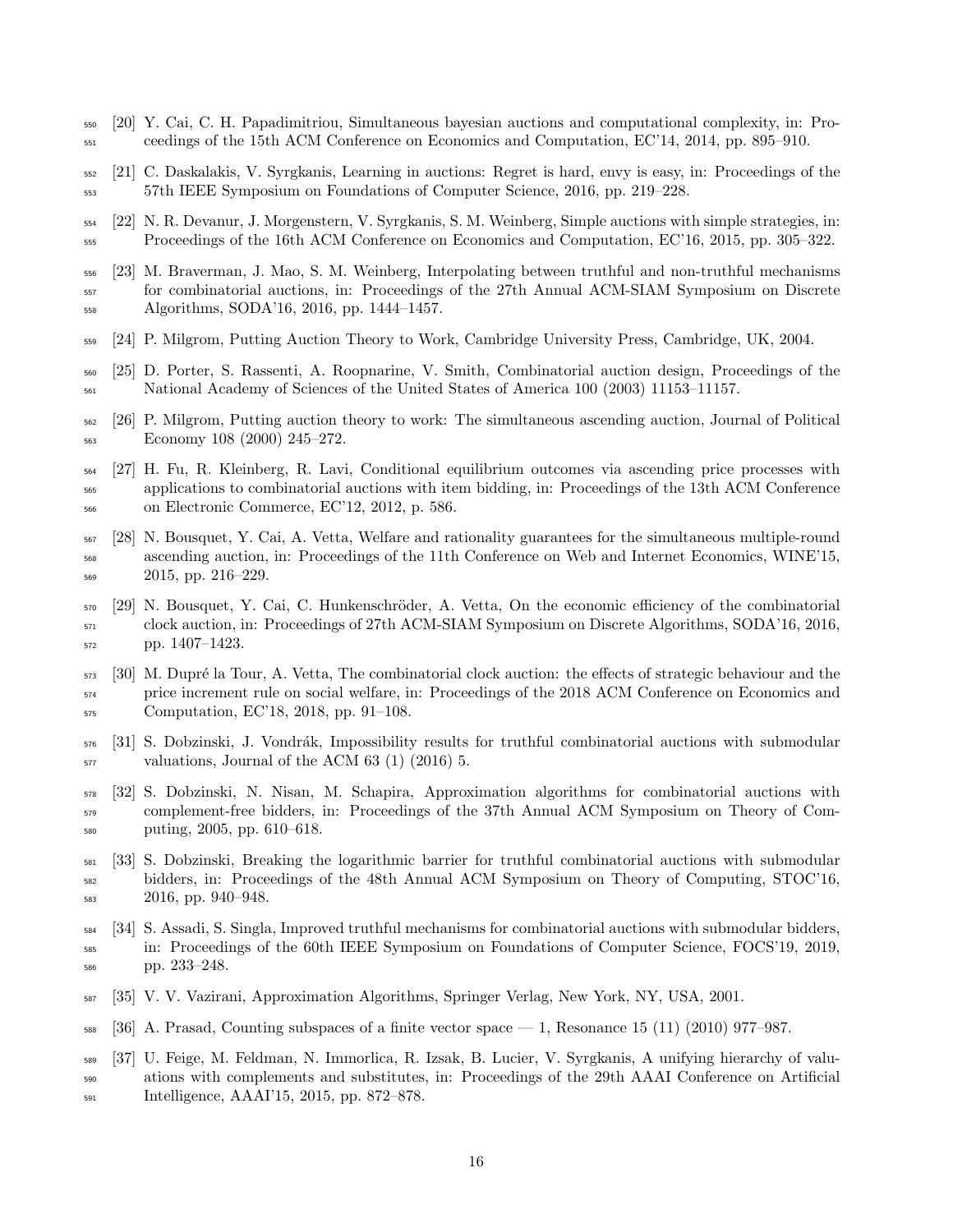## <sup>592</sup> A. Non-Existence of Weak No-Overbidding Pure Nash Equilibria for Subadditive Valuations

<sup>593</sup> We can also leverage our novel insights regarding hard instances (Definition 4.2) for subadditive valuations <sup>594</sup> to show that there need not be a pure Nash equilibrium in weakly no-overbidding strategies, even if agents <sup>595</sup> only consider deviations to weakly no-overbidding strategies.

A bid  $b_i$  of agent i against bids  $b_{-i}$  of the agents other than i that wins him the set of items S satisfies <sup>597</sup> weak no-overbidding if  $\sum_{j \in S} b_{i,j} \le v_i(S)$ .

598 Theorem A.1. Let  $k \in \mathbb{N}_{>0}$ . Consider the hard instance  $\mathcal{I}_k$  for subadditive valuations with  $n = 2$  agents oss and  $m=2^k-1$  items. There is no pure Nash equilibrium in weakly no-overbidding strategies if  $k\geq 8$ . This <sup>600</sup> remains true if we define a bid profile to be at equilibrium if no agent has a beneficial deviation to a weakly <sup>601</sup> no-overbidding strategy.

 $\epsilon_{02}$  Proof. Assume that b is a weakly no-overbidding pure Nash equilibrium. Suppose the second agent wins the 603 set of items  $W \subseteq M$  in b, then the first agent wins the set of items  $M \setminus W$ . By weak no-overbidding, we have

$$
\sum_{j \in M \setminus W} b_{1,j} \le v_1(M \setminus W) \text{ and } \sum_{j \in W} b_{2,j} \le v_2(W) .
$$

The first agent does not win the items in W, which means that  $b_{1,j} \leq b_{2,j}$  for all items  $j \in W$ . Consequently, we have

$$
\sum_{j \in M} b_{1,j} \le v_1(M \setminus W) + v_2(W)
$$
  
\n
$$
\le v_1(M) + v_2(M)
$$
  
\n
$$
= k + \rho \cdot 2^d
$$
  
\n
$$
= k + 4 \cdot \frac{k}{m} \cdot 2^{k - \log_2 k}
$$
  
\n
$$
= k + 4.
$$

604 By the same argument as in Lemma 4.3, each item  $j \in M$  is included in the same number of sets  $D \in \mathcal{D}$ . <sup>605</sup> Therefore,

$$
\frac{1}{|D|} \sum_{D \in \mathcal{D}} \frac{1}{|D|} \sum_{j \in D} b_{1,j} = \frac{1}{m} \sum_{j \in M} b_{1,j} \le \frac{k+4}{m} .
$$

This implies that there is a set  $D \in \mathcal{D}$  such that

$$
\frac{1}{|D|}\sum_{j\in D}b_{1,j}\leq \frac{k+4}{m}\enspace.
$$

607 Since  $k \geq 8$  by assumption,  $m > 2k + 8$ , and therefore

$$
\sum_{j \in D} b_{1,j} \le \frac{k+4}{m} \cdot |D| < \frac{|D|}{2} .
$$

608 By Lemma 4.4 and because the second agent plays a best response, we have  $W \supseteq D'$  for some  $D' \in \mathcal{D}$ .

<sup>609</sup> In the remainder, we will show that this implies that the first agent has a beneficial weakly no-overbidding  $\delta$ <sub>10</sub> deviation  $b'_1$ .

Let  $b'_{1,j} = b_{2,j} + \frac{1}{m}$  for  $j \in W$  and  $b'_{1,j} = b_{1,j}$  for  $j \in M \setminus W$ . Observe that in  $(b'_1, b_2)$  the first agent wins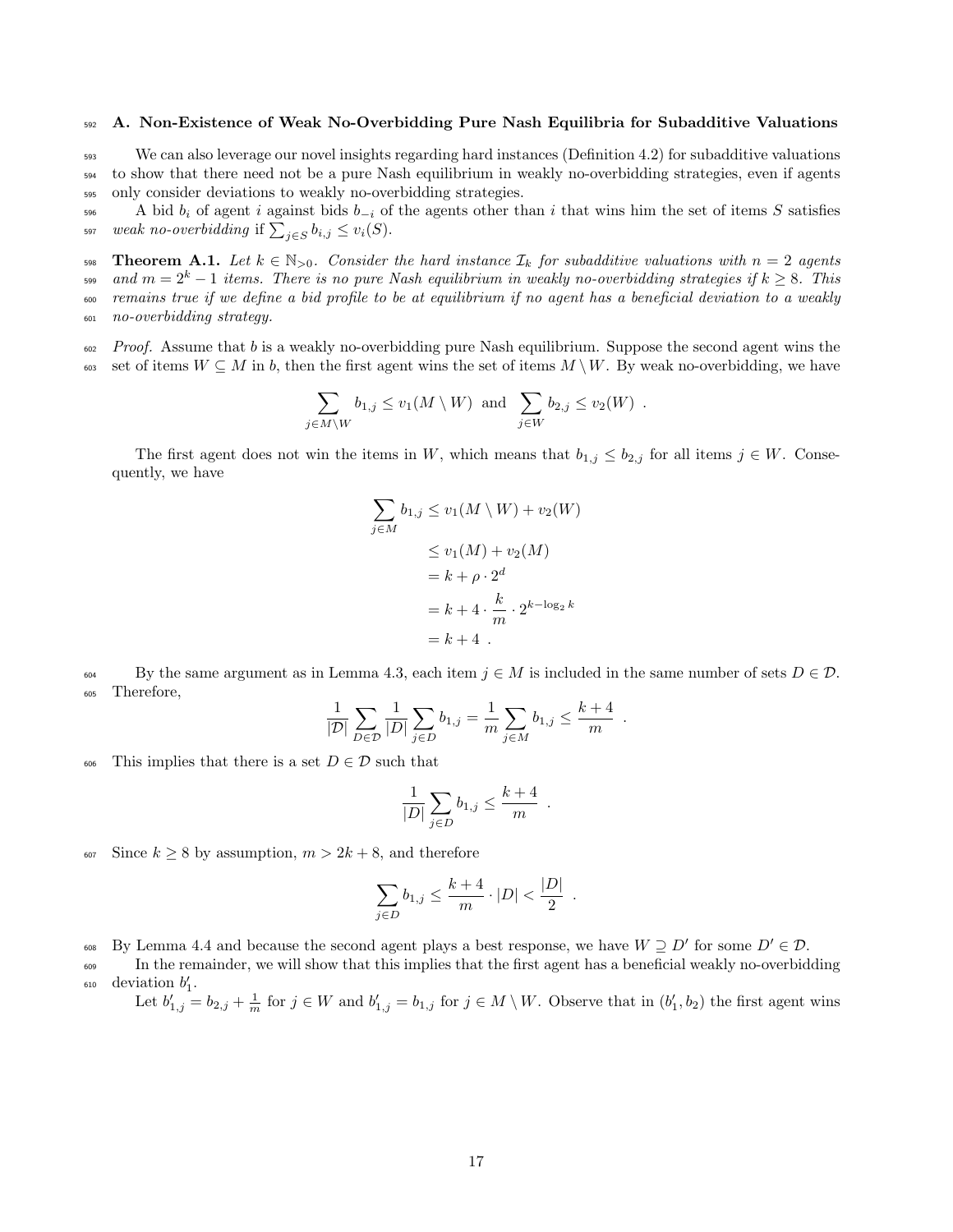all items  $M$ . This bid fulfills the weak no-overbidding property because

$$
\sum_{j \in M} b'_{1,j} = \sum_{j \in W} \left( b_{2,j} + \frac{1}{m} \right) + \sum_{j \in M \setminus W} b_{1,j} \n\le v_2(W) + 1 + v_1(M \setminus W) \n\le v_2(D') + 1 + v_1(M \setminus D') \n\le \rho 2^d + 1 + k - d \n= 4 + 1 + \log_2 k \n\le k \n= v_1(M) ,
$$

 $611$  where the first inequality uses that b is weakly no-overbidding, the second inequality exploits the definition  $612$  of  $v_2$ , the third inequality holds by Lemma 4.5, and the final inequality holds because we have assumed 613  $k > 8$ .

The deviation by the first agent is beneficial because

$$
u_1(b'_1, b_2) = v_1(M) - \sum_{j \in M} b_{2,j}
$$
  
=  $k - d - \sum_{j \in M \setminus W} b_{2,j} + d - \sum_{j \in W} b_{2,j}$   
 $\ge u_1(b) + d - v_2(W)$   
 $\ge u_1(b) + d - 4 > u_1(b)$ ,

<sup>614</sup> where the first inequality uses Lemma 4.5, the second inequality uses that  $v_2(W) \le v_2(D') = 4$ , and the 615 final inequality follows from the definition of  $d = k - \log_2 k$  and the assumption that  $k \ge 8$  and so  $d > 4$ .

#### <sup>616</sup> B. Proofs Omitted from Section 2

<sup>617</sup> In this appendix we prove the propositions that establish the existence of aggressive and safe bidding <sup>618</sup> dynamics for XOS and subadditive valations.

## <sup>619</sup> B.1. Sufficiency of Strong No-Overbidding

<sup>620</sup> We first show that in order to have a 1-safe dynamic it suffices that initial bids and the subsequent <sup>621</sup> updates fulfill no-overbidding in the strong sense.

 $\epsilon_{622}$  Lemma B.1. If the initial bid vector  $b^0$  satisfies strong no-overbidding and at each time step  $t \geq 1$  some  $\epsilon_{23}$  agent i gets to update his bid to a best response, which satisfies strong no-overbidding, then the resulting <sup>624</sup> best-response dynamic is 1-safe.

<sup>625</sup> *Proof.* Since the initial bid vector and each update satisfy strong no-overbidding we have  $\sum_{j \in S} b_{i,j}^t \leq v_i(S)$ <sup>626</sup> for all agents i, time steps  $t \geq 0$ , and sets of items S. Subtracting  $\sum_{j \in S} \max_{k \neq i} b_{k,j}^t$  from both sides shows <sup>627</sup> the claim.

#### <sup>628</sup> B.2. Proof of Proposition 2.1

Consider an arbitrary agent i and his update to bid  $b_i^t$ . The bid  $b_i^t$  satisfies strong no-overbidding by 630 definition. Hence Lemma B.1 shows that the bid sequence is 1-safe. It remains to show that  $b_i^t$  is a 1-<sup>631</sup> aggressive best response.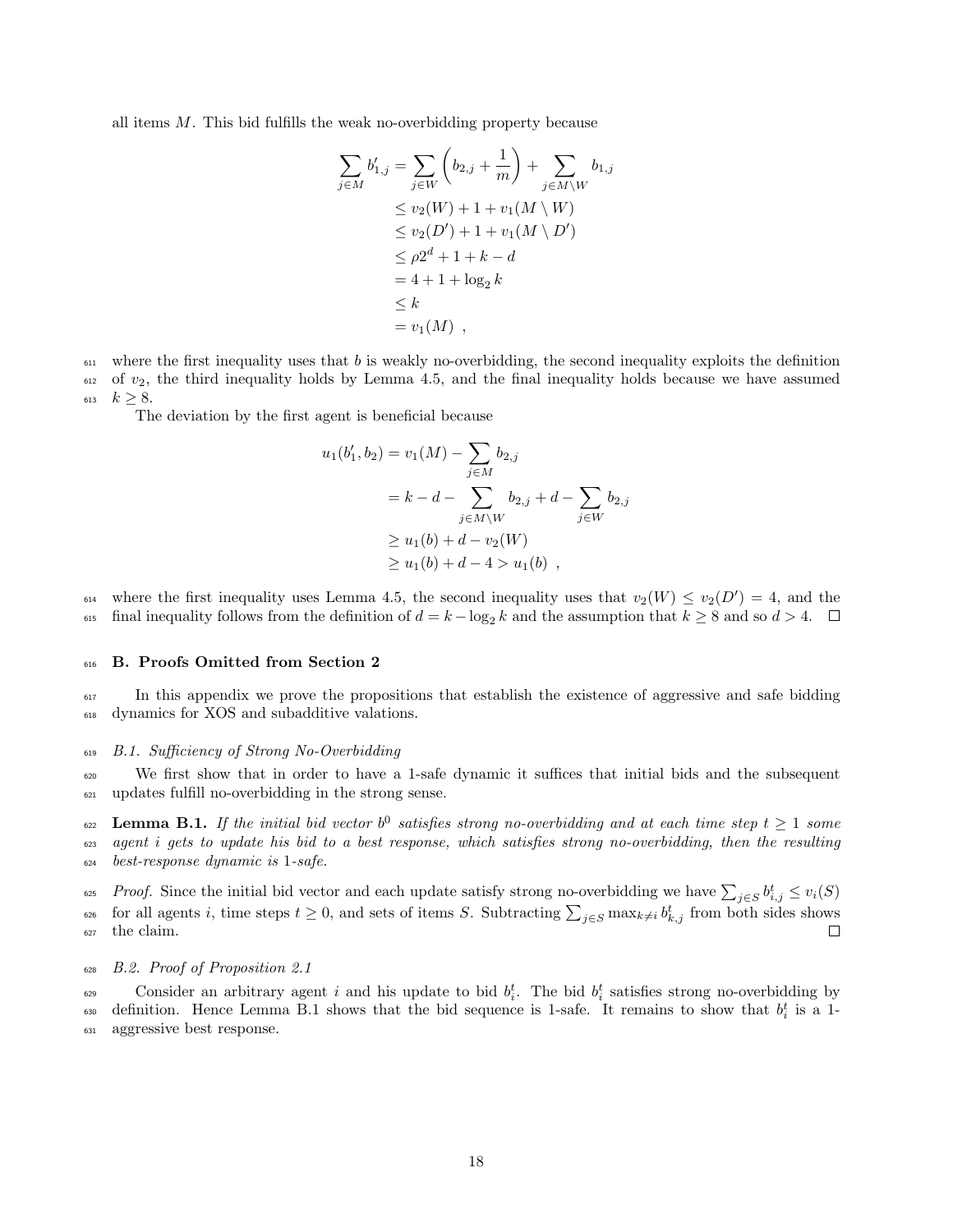We first show that the bid  $b_i^t$  is a best response to  $b_{-i}^t$ . Let  $S_i$  denote the set of items that agent i wins with bid  $b_i^t$  against bids  $b_{-i}^t$  and let D be the demand set on the basis of which  $b_i^t$  is defined. Then,

 $\iota$ 

$$
u_i(b^t) = v_i(S_i) - \sum_{j \in S_i} \max_{k \neq i} b^t_{k,j}
$$
  
\n
$$
\geq \sum_{j \in S_i} (b^t_{i,j} - \max_{k \neq i} b^t_{k,j})
$$
  
\n
$$
\geq \sum_{j \in D} (b^t_{i,j} - \max_{k \neq i} b^t_{k,j})
$$
  
\n
$$
= v_i(D) - \sum_{j \in D} \max_{k \neq i} b^t_{k,j}
$$
  
\n
$$
\geq \max_{S} \left( v_i(S) - \sum_{j \in S} \max_{k \neq i} b^t_{k,j} \right),
$$

<sup>632</sup> where the first inequality uses that  $v_i$  is XOS, the second uses that  $\max_{k\neq i} b_{k,j}^t = b_{i,j}^t$  for  $j \in D \setminus S_i$  and  $\max_{k\neq i} b_{k,j}^t \leq b_{i,j}^t$  for  $j \in S_i \setminus D$ , the following equality exploits the definition of  $b_i^t$ , and the final inequality  $634$  uses that  $\overline{D}$  is a demand set.

To show that  $b_i^t$  is 1-aggressive it suffices to show that agent i's declared and actual utility at time step t coincide. Since the right-hand side in the preceding chain of inequalities is at least  $v_i(S_i) - \sum_{j \in S_i} \max_{k \neq i} b_{k,j}^t$ all inequalities in the chain of inequalities must be equalities. This implies that

$$
u_i(b^t) = v_i(S_i) - \sum_{j \in S_i} \max_{k \neq i} b^t_{k,j} = \sum_{j \in S_i} (b^t_{i,j} - \max_{k \neq i} b^t_{k,j}) = u_i^D(b^t) .
$$

#### <sup>635</sup> B.3. Proof of Proposition 2.2

Consider an arbitrary agent i and his update to bid  $b_i^t$ . We first argue that  $b_i^t$  is a best response. We claim that  $\tilde{u}_i(S, b^t_{-i}) > 0$  for all  $S \subseteq D$  unless  $D = \emptyset$ . To see this assume by contradiction that there exist a  $S \subseteq D$  such that  $\tilde{u}_i(T, b_{-i}^t) \leq 0$ . Then, by subadditivity of  $v_i$ ,

$$
\tilde{u}_i(D, b_{-i}) \leq \left(v_i(D \setminus T) - \sum_{j \in D \setminus T} \max_{k \neq i} b_{k,j}\right) + \left(v_i(T) - \sum_{j \in S} \max_{k \neq i} b_{k,j}\right)
$$
\n
$$
\leq \tilde{u}_i(D \setminus T, b_{-i}^t) ,
$$

636 which contradicts the definition of D. Because of this the additive approximation  $a_i$  has  $a_{i,j} > 0$  for all <sup>637</sup>  $j \in D$ . It follows that  $b_{i,j}^t > \max_{k \neq i} b_{k,j}^t$  for all  $j \in D$ , and so agent i wins all items  $j \in D$ , and for the items <sup>638</sup> *j* ∉ *D* that he wins  $\max_{k \neq i} b^t_{k,j} = 0$ .

To see that  $b_i^t$  is  $1/\ln m$ -aggressive observe the following. Let  $S_i$  denote the set of items that agent i wins with bid  $b_i^t$ . Then, considering the bid  $b_i^t$  defined on the basis of demand set D, we have

$$
u_i^D(b^t) = \sum_{j \in S_i} \left( b_{i,j}^t - \max_{k \neq i} b_{k,j}^t \right)
$$
  
\n
$$
\geq \sum_{j \in D} \left( b_{i,j}^t - \max_{k \neq i} b_{k,j}^t \right)
$$
  
\n
$$
= \sum_{j \in D} a_{i,j} \geq \frac{1}{\ln m} \cdot \tilde{u}_i(D, b_{-i}^t) ,
$$

<sup>639</sup> where the first inequality uses that  $b_{i,j}^t = \max_{k \neq i} b_{k,j}^t$  for  $j \in D \setminus S_i$  and  $b_{i,j}^t \geq \max_{k \neq i} b_{k,j}^t$  for  $j \in S_i \setminus D$ , <sup>640</sup> and the second inequality uses property (a) of bid  $b_i^t$ .

That the bid sequence is 1-safe follows from the starting condition and Lemma B.1 by observing that agent i's update satisfies strong no-overbidding. Namely, for every  $S \subseteq D$ ,

$$
\sum_{j \in S} b_{i,j}^t = \sum_{j \in S} (a_{i,j} + \max_{k \neq i} b_{k,j}^t) \leq \tilde{u}_i(S, b_{-i}^t) + \sum_{j \in S} \max_{k \neq i} b_{k,j}^t = v_i(S) ,
$$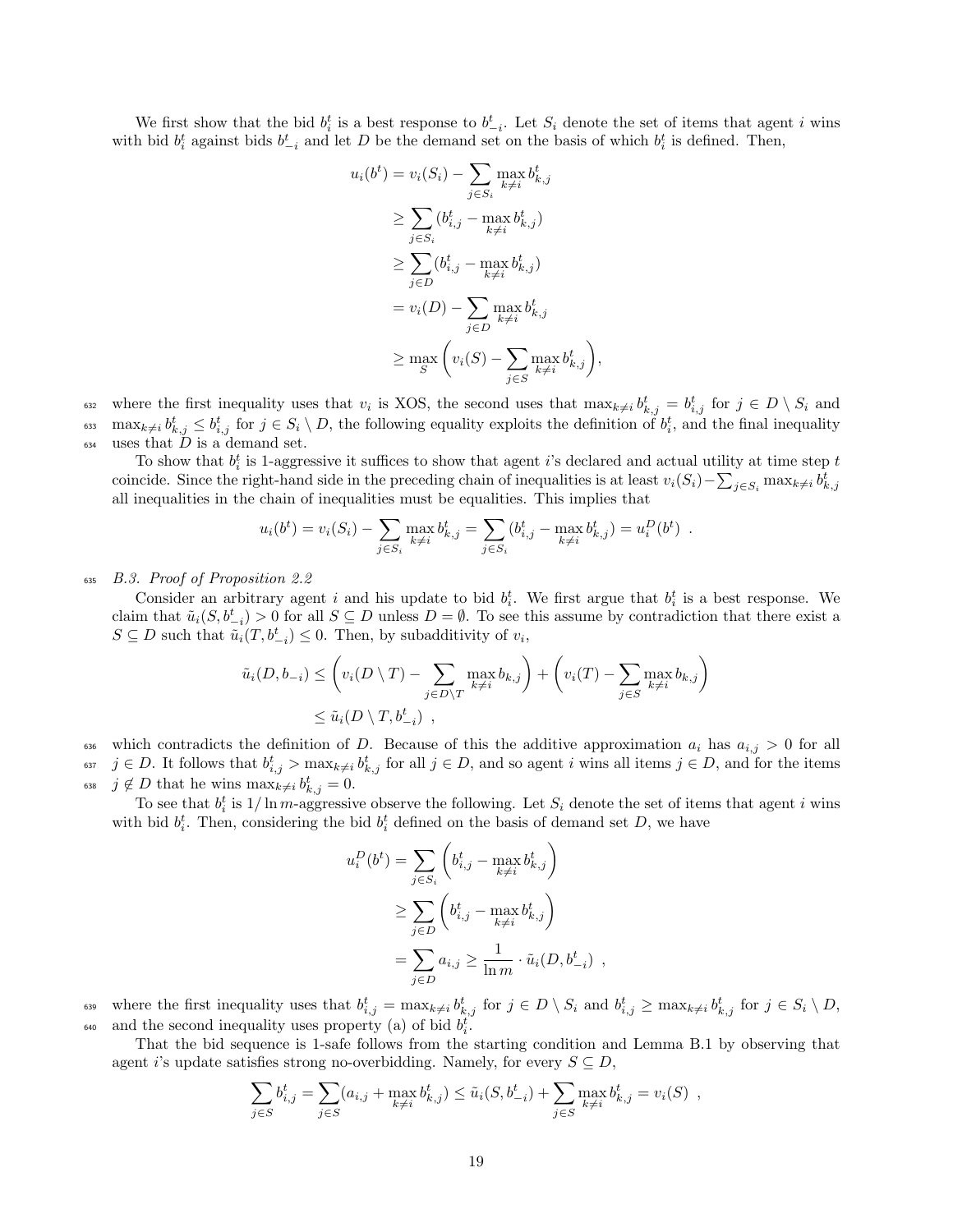<sup>641</sup> where the inequality follows from property (b) of bid  $b_i^t$ .

#### <sup>642</sup> B.4. Proof of Proposition 2.3

 $\epsilon$ <sub>643</sub> The argument that the bid  $b_i^t$  chosen by agent i is a best response and 1-aggressive is identical to the <sup>644</sup> respective argument in the proof of Proposition 2.2, except that this time we collect a factor of 1 instead of <sup>645</sup> 1/ln *m* when we apply property (a) of bid  $b_i^t$ .

 $\epsilon_{646}$  To see that the bid sequence is ln m-safe, consider a point in time  $t' \geq t$  after agent is update. In the <sup>647</sup> vector  $b_{t'}$ , agent i gets a set  $S \subseteq M$  that is possibly different from D. Note that for  $j \in S \setminus D$ ,  $b_{i,j}^{t'} = 0$  by <sup>648</sup> our definition. Furthermore, for  $j \in S \cap D$ ,  $\max_{k \neq i} b_{k,j}^{t'} \leq \max_{k \neq i} b_{k,j}^{t}$  because bid updates are only non-zero  $\frac{649}{16}$  if an item changes its owner. Therefore, because agent i wins item j, all new bids have to be zero.

In combination, we have

$$
u_i^D(b^{t'}) = \sum_{j \in S \cap D} \left( \tilde{a}_{i,j} + \max_{k \neq i} b_{k,j}^t - \max_{k \neq i} b_{k,j}^{t'} \right)
$$
  
 
$$
\leq \ln m \cdot \left( \tilde{u}_i (S \cap D, b_{-i}^t) + \sum_{j \in S \cap D} \left( \max_{k \neq i} b_{k,j}^t - \max_{k \neq i} b_{k,j}^{t'} \right) \right)
$$
  
=  $\ln m \cdot u_i (b^{t'})$ ,

<sub>650</sub> because the sum of  $\tilde{a}_{i,j}$  terms is bounded by  $\ln m \cdot \tilde{u}_i(S \cap D, b_{-i}^t)$  by definition and the sum of the remaining <sup>651</sup> terms is non-negative.

## <sup>652</sup> C. Tightness of the Point-Wise Welfare Guarantee for XOS Valuations

<sup>653</sup> The following proposition shows that the point-wise welfare guarantee of 1/3 for the round-robin best-<sup>654</sup> response dynamics for fractionally subadditive valuations described in Section 2 is tight, even if the valuations <sup>655</sup> are unit demand.

656 Proposition C.1. Consider the dynamics described in Section 2.1. There is an input with  $n = 3$  agents,  $657 \text{ m} = 3$  items, and unit-demand valuations and an initial bid vector such that when started from this bid 658 vector the social welfare obtained by the dynamics after a single round of bid updates is  $1/3 \cdot OPT(v)$ .

 $Fropf$ . The valuations of all three agents are unit demand, i.e., for all agents i and sets of items S,  $v_i(S)$  = 660 max $_{i\in S} v_{i,j}$ . The item valuations  $v_{i,j}$  for  $1 \leq i,j \leq 3$  are given by the following table:

|     |                                                    | tiem 1 item 2 item 3 |  |
|-----|----------------------------------------------------|----------------------|--|
|     | $\text{agent } 1 \mid 1$ 0                         |                      |  |
| 661 | agent 2   $1+\epsilon$ $1+2\epsilon$ $1+3\epsilon$ |                      |  |
|     | agent $3 \mid 0$                                   |                      |  |

Suppose that the XOS representation of these valuations is that each agent has an additive valuation  $a^{i,0}$ 662 <sup>663</sup> that is all zero and then one for each item j,  $a^{i,j}$ , such that  $a^{i,j}(k) = v_{i,j}$  for  $k = j$  and  $a^{i,j}(k) = 0$  otherwise. <sup>664</sup> Let  $b^0$  be the bid profile in which agent 2 bids  $1 + \epsilon$  on item 1, all other bids are 0. That is,  $b^0 =$  $(a^{1,0}, a^{2,1}, a^{3,0})$ . Suppose that the order of updates is first agent 1 gets to update his bid, then agent 2, and

<sup>666</sup> then agent 3.

<sup>667</sup> agent 1 is already playing a best response to  $b_{-1}^0$ , so  $b^1 = b^0$ . Now, to get  $b^2$ , agent 2 updates his bids to <sup>668</sup> a best-response to  $b_{-2}^1$ , which is  $a^{2,3}$ . That is, he bids zero on the first two items and  $1+3\epsilon$  on the third. So  $b^2 = (a^{1,0}, a^{2,3}, a^{3,0})$ . With these bids, however, bidding 0 on all items is a best-response of agent 3, therefore 670  $b^3 = b^2$ .

 $\delta_{671}$  Observe that  $SW(b^3) = DW(b^3) = 1+3\epsilon$ , whereas the optimal social welfare is  $3+2\epsilon$ . The claim follows  $672$  by letting  $\epsilon$  tend to zero.  $\Box$ 

#### <sup>673</sup> D. Proof of Theorem 5.1

 $\frac{674}{674}$  In this appendix we provide additional details for the proof of Theorem 5.1. We first prove Lemma 5.2. <sup>675</sup> Afterwards, we state and prove Lemma D.1.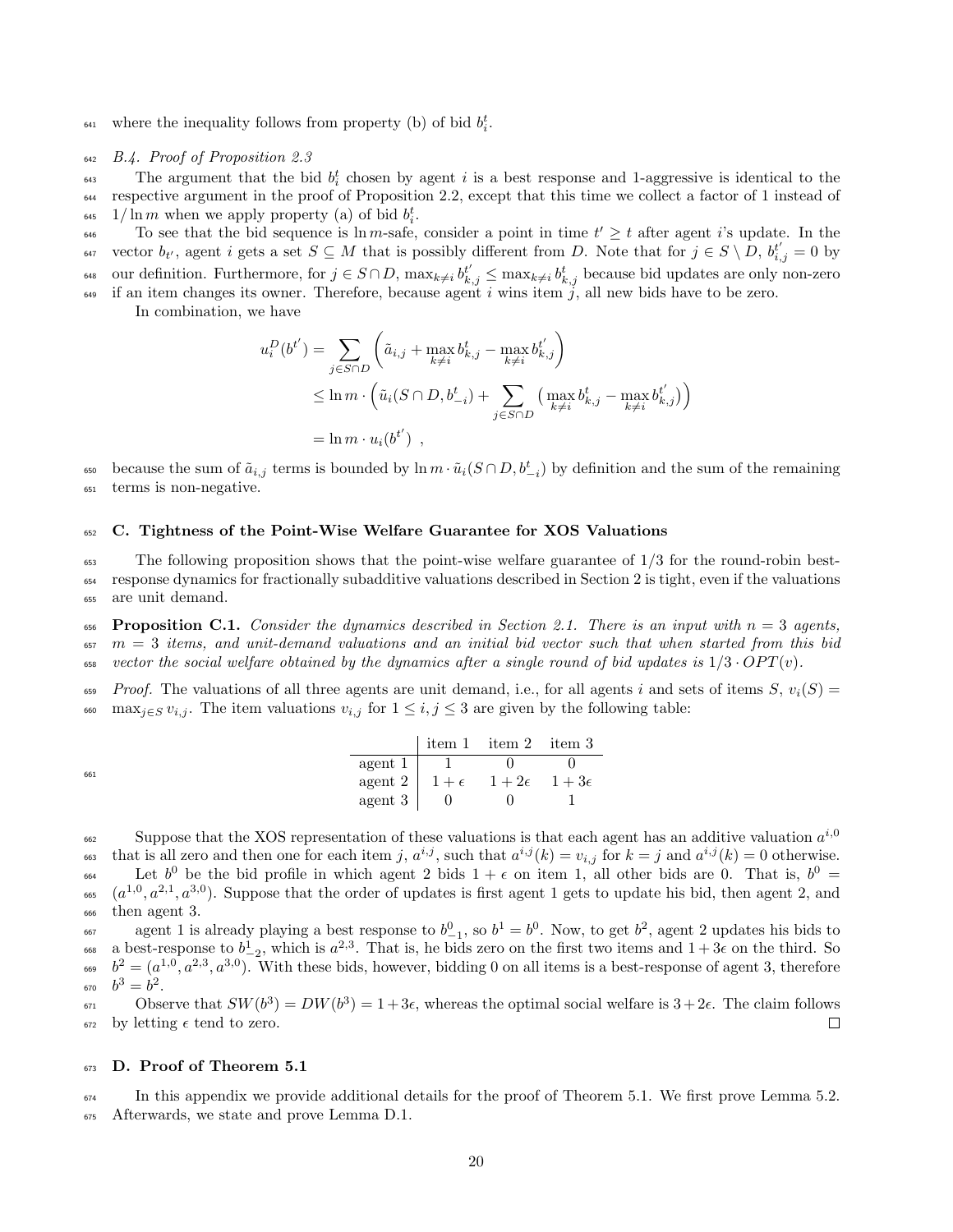## <sup>676</sup> D.1. Proof of Lemma 5.2

For a fixed T, let  $y_j = \max_{t \leq T} \max_i b_{i,j}^t$  and  $p_j^t = \max_i b_{i,j}^t$  for  $t \leq T$ . We first show that for all  $x > 0$ 

$$
\mathbf{Pr}\left[y_j \geq x\right] \leq \left(1 - \frac{1}{n}\right)^{-T} \mathbf{Pr}\left[p_j^T \geq x\right] \tag{D.1}
$$

 $\sigma^{8}$  To show (D.1), we use that  $y_j$  is defined to be  $\max_{t' \le T} p_j^{t'}$ . That is, if  $y_j \ge x$ , there has to be a  $t' \in \{0, 1, \ldots, T\}$  for which  $p_j^1 < x, \ldots, p_j^{t'-1} < x, p_j^{t'} \geq x$ . Note that for different  $t'$  these are disjoint events, <sup>680</sup> so

$$
\Pr[y_j \ge x] = \sum_{t'=0}^{T} \Pr[p_j^1 < x, \dots, p_j^{t'-1} < x, p_j^{t'} \ge x].
$$

<sup>681</sup> Let us fix t' and consider the event that  $p_j^1 < x, \ldots, p_j^{t'-1} < x, p_j^{t'} \ge x$ . If  $t' > 0$ , in step t' an agent i has been selected that whose bid has set  $p_j^{t'} \geq x$ ; if  $t' = 0$ , the initial bid of some agent i on item j is at least x. <sup>683</sup> We have have  $p_j^T < x$  only if this agent i is selected to update his bid in steps  $t' + 1, \ldots, T$ . This happens <sup>684</sup> with probability  $1 - \left(1 - \frac{1}{n}\right)^{T-t'} \leq 1 - \left(1 - \frac{1}{n}\right)^T$ . Formally, we have

$$
\Pr\left[p_j^T < x \middle| p_j^1 < x, \dots, p_j^{t'-1} < x, p_j^{t'} \geq x\right] \leq 1 - \left(1 - \frac{1}{n}\right)^T.
$$

<sup>685</sup> This implies

$$
\Pr\left[p_j^T \ge x, p_j^1 < x, \dots, p_j^{t'-1} < x, p_j^{t'} \ge x\right] \ge \left(1 - \frac{1}{n}\right)^T \Pr\left[p_j^1 < x, \dots, p_j^{t'-1} < x, p_j^{t'} \ge x\right] \; .
$$

We thus obtain

$$
\begin{split} \mathbf{Pr}\left[y_{j} \geq x\right] &= \sum_{t'=0}^{T} \mathbf{Pr}\left[p_{j}^{1} < x, \ldots, p_{j}^{t'-1} < x, p_{j}^{t'} \geq x\right] \\ &\leq \left(1 - \frac{1}{n}\right)^{-T} \sum_{t'=0}^{T} \mathbf{Pr}\left[p_{j}^{T} \geq x, p_{j}^{1} < x, \ldots, p_{j}^{t'-1} < x, p_{j}^{t'} \geq x\right] \\ &= \left(1 - \frac{1}{n}\right)^{-T} \mathbf{Pr}\left[p_{j}^{T} \geq x\right] \end{split}
$$

<sup>686</sup> This concludes the proof of (D.1).

To show the lemma, let  $\epsilon > 0$ . We use that the expectation of a non-negative random variable X can be approximated by  $\sum_{k=0}^{\infty} \epsilon \cdot \mathbf{Pr}[X \ge k \cdot \epsilon] \le \mathbf{E}[X] \le \sum_{k=1}^{\infty} \epsilon \cdot \mathbf{Pr}[X \ge k \cdot \epsilon]$ . Applying this approximation and using (D.1), we get

$$
\mathbf{E}\left[p_j^T\right] \geq \sum_{k=1}^{\infty} \epsilon \mathbf{Pr}\left[p_j^T \geq k\epsilon\right]
$$
  
\n
$$
\geq \sum_{k=0}^{\infty} \left(1 - \frac{1}{n}\right)^T \epsilon \mathbf{Pr}\left[y_j \geq k\epsilon\right] - \epsilon
$$
  
\n
$$
\geq \left(1 - \frac{1}{n}\right)^T \mathbf{E}\left[y_j\right] - \epsilon .
$$

687 As this holds for all  $\epsilon > 0$ , we also have

$$
\mathbf{E}\left[p_j^T\right] \ge \left(1 - \frac{1}{n}\right)^T \mathbf{E}\left[y_j\right] .
$$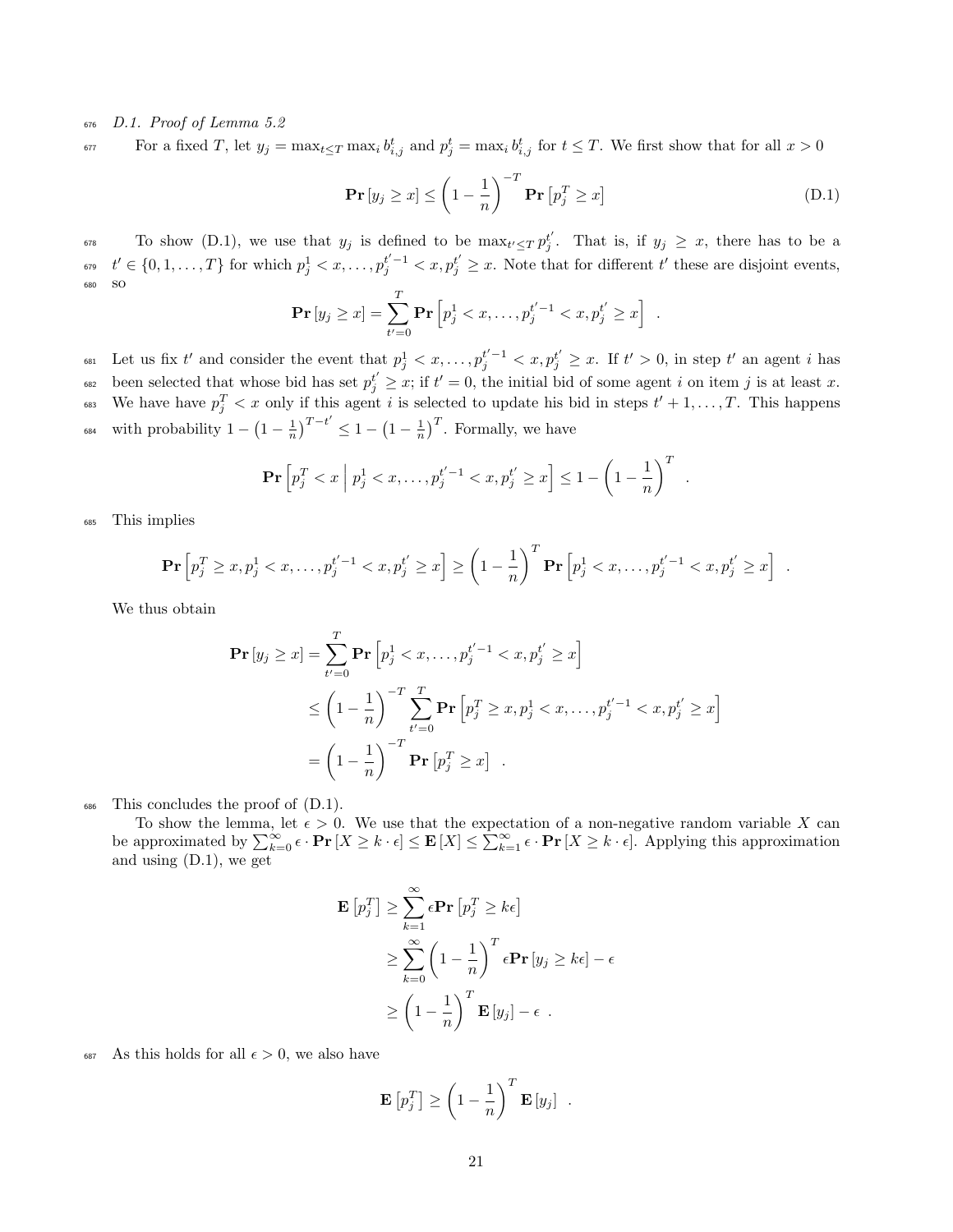- <sup>688</sup> D.2. Lemma D.1 and its Proof
- <sup>689</sup> Next we state and prove Lemma D.1, which we used in the proof of Theorem 5.1.

 $\sum_{i=1}^{\infty}$  **Lemma D.1.** Let  $S_1^*, \ldots, S_n^*$  be any feasible allocation, in which agent i receives items  $S_i^*$ . Consider a  $_{691}$  sequence  $b^0,\ldots,b^T$  in which each agent from  $N'$  updates his bid at least once using an  $\alpha$ -aggressive bid. We <sup>692</sup> have  $(\alpha + 1) \cdot DW(b^T) + \alpha \cdot \sum_{j \in M} \max_{t \leq T} \max_i b^t_{i,j} \geq \alpha \cdot \sum_{i \in N'} v_i(S^*_i)$ .

<sup>693</sup> To prove this lemma we need the following auxiliary lemma.

 $\sum_{k=1}^{\infty}$  Lemma D.2. Consider a sequence  $b^0, \ldots, b^T$  in which agents from N' update their bid at least once. For  $\begin{array}{ll} \epsilon_{0^{65}} \quad i\in N', \: let \: t_i \: \: denote \: \emph{the \: time \: of \: the \: last \: update \: for \: agent \: i. \: \: Then, \: \sum_{i\in N'} u^D_i(b^{t_i}) \leq DW(b^T). \end{array}$ 

 $P_{\text{root}}$ . Without loss of generality, let  $N' = \{1, \ldots, n'\}$  and  $t_1 < t_2 < \ldots < t_{n'}$ . Consider any  $i \in N'$  and let  $\alpha_{97}$  agent i's update buy him the set of items  $S'$ . Then

$$
u_i^D(b^{t_i}) = \sum_{j \in S'} \left( b_{i,j}^{t_i} - \max_{k \neq i} b_{k,j}^{t_i} \right) .
$$

For  $i \in N'$ , let  $z_j^i = \max_{k \leq i} b_{k,j}^{t_i}$  for all  $j, z_j^0 = 0$ . That is,  $z_j^i$  is the highest "final" bid on item j. <sup>699</sup> We observe that

$$
\sum_{j \in S'} (b^{t_i}_{i,j} - \max_{k \neq i} b^{t_i}_{k,j}) \leq \sum_{j \in M} (z^i_j - z^{i-1}_j) \enspace .
$$

<sup>700</sup> This is for the following fact. For  $j \notin S'$ , we have  $z_j^i \geq z_j^{i-1}$  by definition. For  $j \in S'$ ,  $b_{i,j}^{t_i} = z_j^i$  and  $\max_{k\neq i} b_{k,j}^{t_i} \geq \max_{k < i} b_{k,j}^{t_i} = \max_{k < i} b_{k,j}^{t_{i-1}} = z_j^{i-1}.$ 

 $B_y$  summing over all agents  $i \in N^{r}$ , we obtain

$$
\sum_{i \in N'} u_i^D(b^{t_i}) \le \sum_{i \in N'} \sum_{j \in M} (z_j^i - z_j^{i-1}).
$$

The double sum is telescoping and  $z_j^T = z_j^{t_{n'}} = \max_{k \leq n'} b_{k,j}^T \leq \max_k b_{k,j}^T$  and  $z_j^0 = 0$  by definition. So,

$$
\sum_{i \in N'} u_i^D(b^{t_i}) \le \sum_{j \in M} (z_j^T - z_j^0) = \sum_{j \in M} \max_k b_{k,j}^T = DW(b^T) ,
$$

<sup>704</sup> as claimed.

<sup>705</sup> We are now ready to prove the lemma.

 $P_{\text{root}}$   $Proof$  of Lemma D.1. For  $i \in N'$ , let  $t_i$  denote the last time agent i updates his bid. Instead of choosing bid <sup>*t<sub>i</sub>*</sup>, he could have bought the set of items  $S_i^*$ . As  $b_i^{t_i}$  is  $\alpha$ -aggressive, we get

$$
u_i^D(b^{t_i}) \ge \alpha \cdot \left( v_i(S_i^*) - \sum_{j \in S_i^*} \max_{k \neq i} b_{k,j}^{t_i} \right) .
$$

 $\text{Let } y_j = \max_t \max_k b^t_{k,j}.$ 

$$
709 \t\t We thus have
$$

$$
u_i^D(b^{t_i}) + \alpha \cdot \sum_{j \in S_i^*} y_j \ge \alpha \cdot v_i(S_i^*) .
$$

 $S$  summing this inequality over all agents  $i \in N'$  yields

$$
\sum_{i \in N'} u_i^D(b^{t_i}) + \alpha \cdot \sum_{i \in N'} \sum_{j \in S_i^*} y_j \ge \alpha \cdot \sum_{i \in N'} v_i(S_i^*) .
$$

The first sum is at most  $DW(b^T)$  by Lemma D.2. The double sum covers each  $j \in M$  at most once, therefore it is bounded by  $\sum_{i\in M} y_i$ . Consequently,

$$
DW(b^T) + \alpha \cdot \sum_{j \in M} y_j \ge \alpha \cdot \sum_{i \in N'} v_i(S_i^*) ,
$$

<sup>713</sup> as claimed.

 $\Box$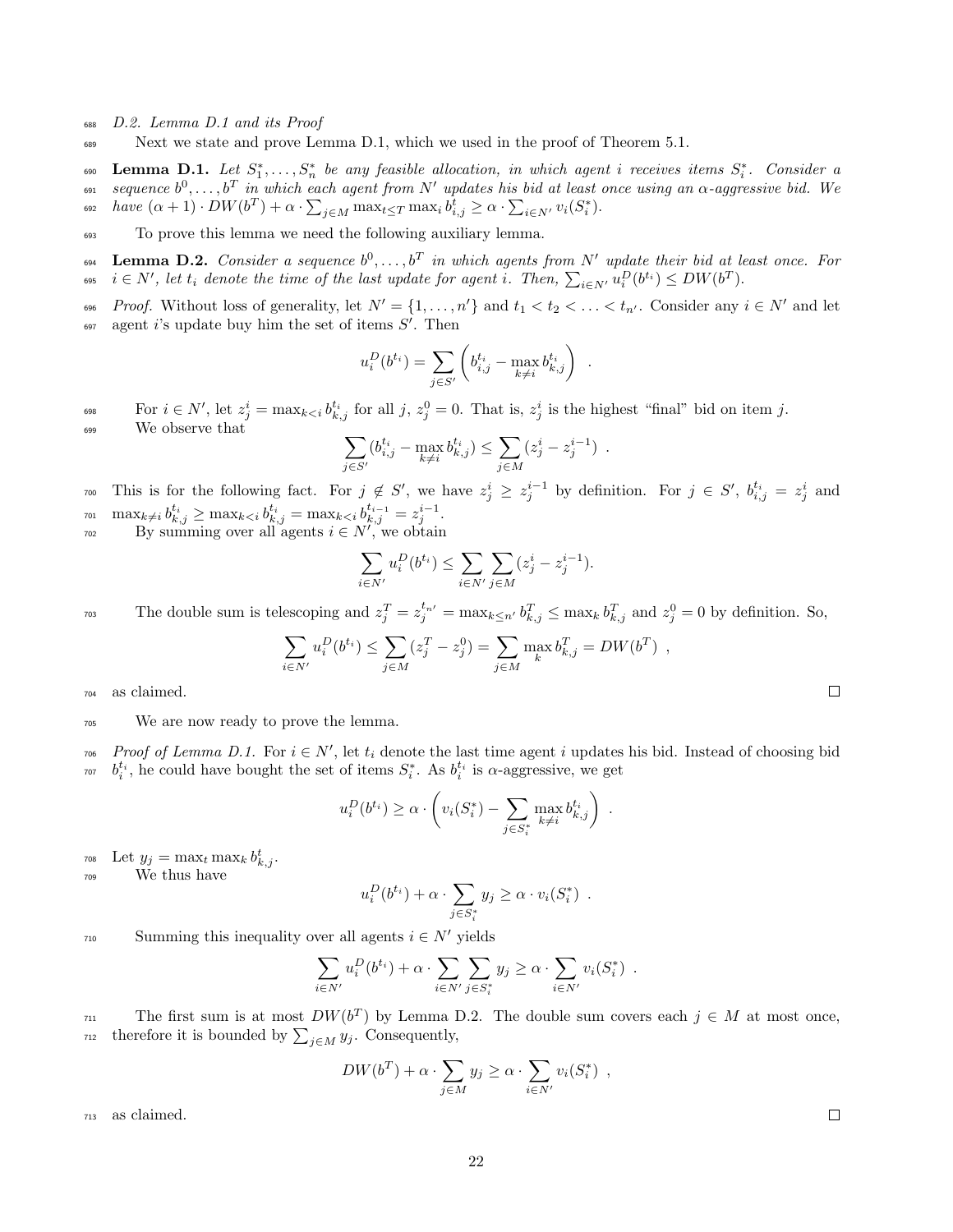#### <sup>714</sup> E. Proof of Theorem 5.3

<sup>715</sup> Our proof of Theorem 5.3 combines the construction that we used to prove Proposition 5.4 with the <sup>716</sup> following exponential lower-bound construction.

 $_{717}$  Lemma E.1 (Theorem 3.4 of [1]). For every k there is an instance with two agents, A and B, and k items,  $\tau_{\rm 18}$  with fractionally subadditive valuations  $v_A$  and  $v_B$  defined by additive functions  $(a_A^t)_{t\in\mathbb N}$  and  $(a_B^t)_{t\in\mathbb N}$  such  $_{719}$  that in the Potential Procedure, started from initial bid vector  $b^0$  in which both agents bid zero and with agent  $_7$ <sub>20</sub> A making the first move, agent  $z \in \{A,B\}$  plays  $a_z^t$  the t-th time he gets to update his bid and it takes at  $l_{\text{Z21}}$  least  $\Omega(2^k)$  steps before the procedure converges.

 $P_{T22}$  Proof of Theorem 5.3. As in the proof of Proposition 5.4 we use n agents, we start with the initial bid vector  $b<sup>0</sup>$  in which all agents bid zero, and we consider agent 1 being activated in every odd step and the remaining <sup>724</sup> agents being activated in round-robin fashion in even steps.

 $\text{We use } m = (n-1) \cdot (k+1) \text{ items.}$  Items  $1, \ldots, n-1$  are used to mimic the sequence of Proposition 5.4.  $T_{726}$  The remaining items are grouped into  $n-1$  sets of size k, namely  $C_i := \{n-1+(i-2)k+1,\ldots,n-1+(i-1)k\}$  $727$  for  $i > 2$ , and on each of these sets agent 1 follows the steps of the exponential-length sequence of Lemma E.1 <sup>728</sup> with one of the other  $n-1$  agents, with agent 1 taking the role of agent A and agent  $i > 1$  taking the role  $729$  of agent  $B$ .

To define the valuations, for  $z \in \{A, B\}$ ,  $i = 2, \ldots, n$ , and  $t \geq 1$ , let  $a_{z,i}^t$  be the additive valuation functions defined in Lemma E.1 that are used by agent  $z \in \{A, B\}$  after the t-th update, using the items  $C_i$ . We first define the valuation function  $v_i$  for agent  $i > 1$ . Namely, given some  $\epsilon > 0$ , let the valuation  $\tau_{33}$  function  $v_i$  of agent  $i > 1$  be defined as

$$
v_i(S) = \max\{\mathbf{1}_{i-1\in S}, \epsilon \cdot \max_t a_{B,i}^t(S)\}.
$$

734 That is, agent i has a high value to buy item  $i-1$ . He also has a very small value for items  $C_i$  according to the valuations of agent B in the exponential lower-bound construction using the items  $C_i$ .

For agent 1, we define the valuation function by setting  $v_1(S) = \max_t v_1^t(S)$ , where  $v_1^t$  is the additive  $737$  valuation function that is used when agent 1 updates his bid for the t-th time. It is designed in such a way  $\tau_{738}$  that the t-th update is a best response in the game on  $C_i$  with agent  $i = (t - 1) \mod (n - 1) + 1$ , who has <sup>739</sup> just updated his bid, and makes the bid of agent 1 move from item  $i - 1$  to i, which agent  $i + 1$  is interested <sup>740</sup> in, who will be activated next.

 $T_{741}$  To define  $v_1^t$  formally, observe that when agent 1 makes his t-th update, some of the other agents have performed  $\lceil \frac{t}{n-1} \rceil$  updates so far, the others only  $\lfloor \frac{t}{n-1} \rfloor$ . Let the respective sets of agents be denoted by <sup>743</sup>  $N'(t)$  and  $N''(\tilde{t})$ . Based on this, define

$$
v_1^t(S) = (1 + \epsilon) \cdot \mathbf{1}_{(t-1) \bmod (n-1) + 1 \in S} + \epsilon \cdot \sum_{i \in N'(t)} a_{A,i}^{\lceil \frac{t}{n-1} \rceil}(S) + \epsilon \cdot \sum_{i \in N''(t)} a_{A,i}^{\lfloor \frac{t}{n-1} \rfloor}(S) .
$$

 $_{744}$  By these definitions, the bids on items  $1, \ldots, n-1$  change exactly the way as in the proof of Proposition 5.4 <sup>745</sup> as long as there are still changes on items  $C_i$  for  $i > 1$ . By Lemma E.1 it takes at least  $\Omega(2^k)$  updates until  $_{746}$  such a set  $C_i$  reaches a stable state. Therefore, our constructed best-response sequence has low welfare at least until every agent  $2, \ldots, n$  has updated his bid at least  $\Omega(2^k)$  times. Moreover, every update is the <sup>748</sup> unique best response.  $\Box$ 

#### $_{749}$  F. Negative Result for MPH- $k$  Valuations

<sup>750</sup> The maximum over positive hypergraph-k or MPH-k hierarchy [37] comprises valuation functions with  $751$  different degrees of complementarity, as parametrized by k. A valuation function  $v_i$  belongs to MPH-k if there are values  $v_{i,T}^{\ell} \geq 0$  such that  $v_i(S) = \max_{\ell} \sum_{T \subseteq S, |T| \leq k} v_{i,T}^{\ell}$ . Any (monotone) valuation function can <sup>753</sup> be captured with  $k = m$ . Fractionally subadditive valuations are precisely the case  $k = 1$ .

<sup>754</sup> Observe that for a usual valuation function even in MPH-2, the only bids that fulfill strong no-overbidding  $755$  are zero on every item. Therefore, it is not possible that agents bid α-aggressively for  $\alpha > 0$  and satisfy <sup>756</sup> no-overbidding in the strong sense at the same time. However, as our dynamics in Section 2.2 demonstrates,